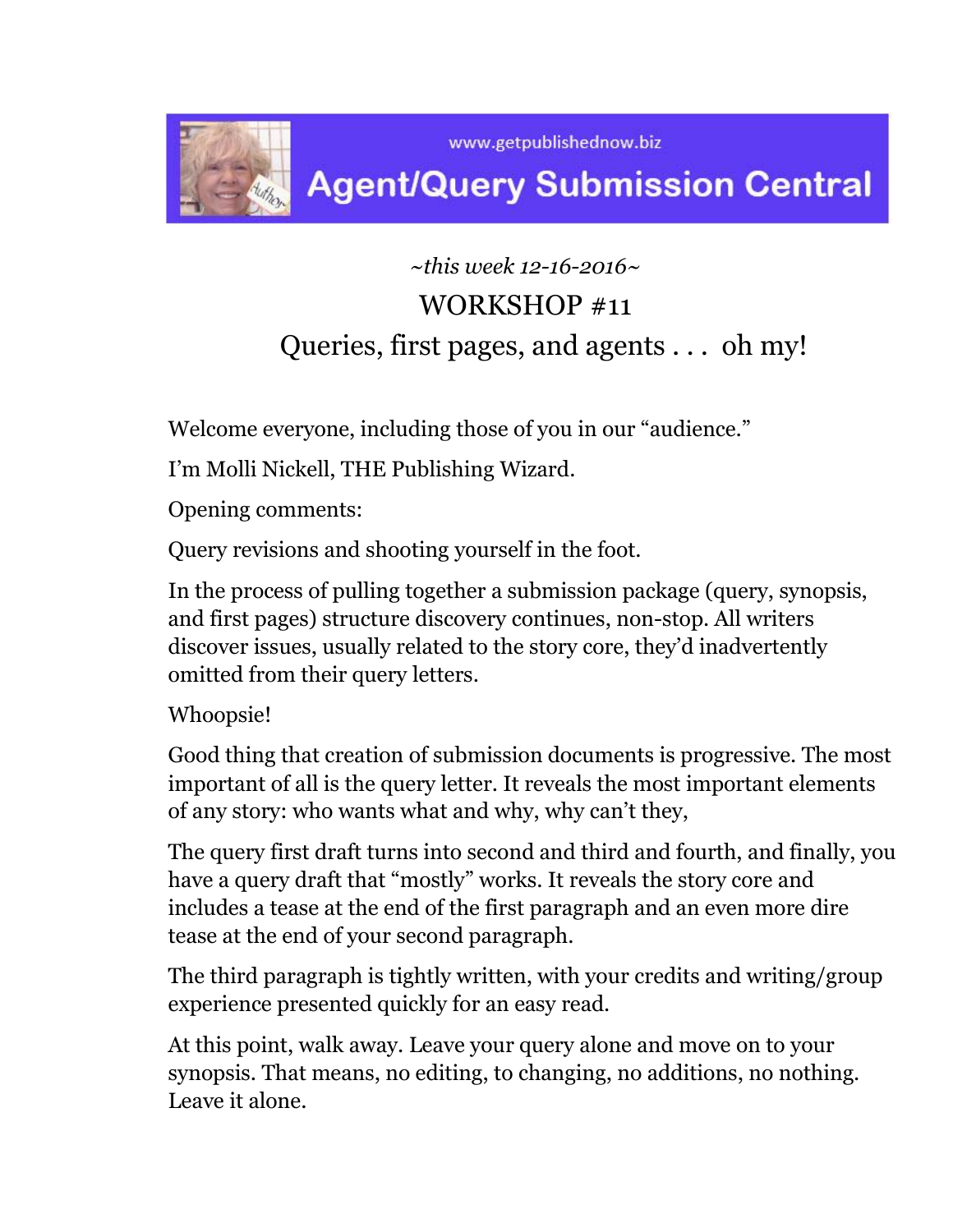But, you know how it goes, as you work through the first draft, the second and third and fourth of your synopsis, you're inspired to go back to your query and tweak it, just a little bit, or a whole bunch, and basically destroy the structure and the flow. This continues as you revise your synopsis until your query, which was in pretty good shape, isn't any longer.

Oh my goodness.

Practice patience.

When your synopsis is in good shape, tells your story from beginning to middle to end, then go back and look at whatever you feel needs to be shifted or placed in your query.

The moral of this story is, leave well enough alone!

# First up is Carol

Story Core:

Georgie must get her sick little brother home amid a snowstorm. WHO is this story about? Georgie

WHAT does she want? To get her little brother, Luke, home and out of the

elements.

WHAT stands in their way? The weather

What is the terrible OR ELSE that might occur if she doesn't get what she wants? She and/or her little brother could suffer from hypothermia and never make it home.

## **Query**

Georgie and her frail brother are downtown for the Armistice Day Parade. Their uncle is marching in the parade and to give them a ride home when the parade ends. A sudden snow storm comes up and the department store where they are to meet closes. On top of this, Luke starts coughing and says he doesn't feel well. How will she find her uncle and if she doesn't, how will she get her sick brother home?

The day had started out warm, so Georgie and her brother, Luke, are not prepared for cold weather. They have no money, and since they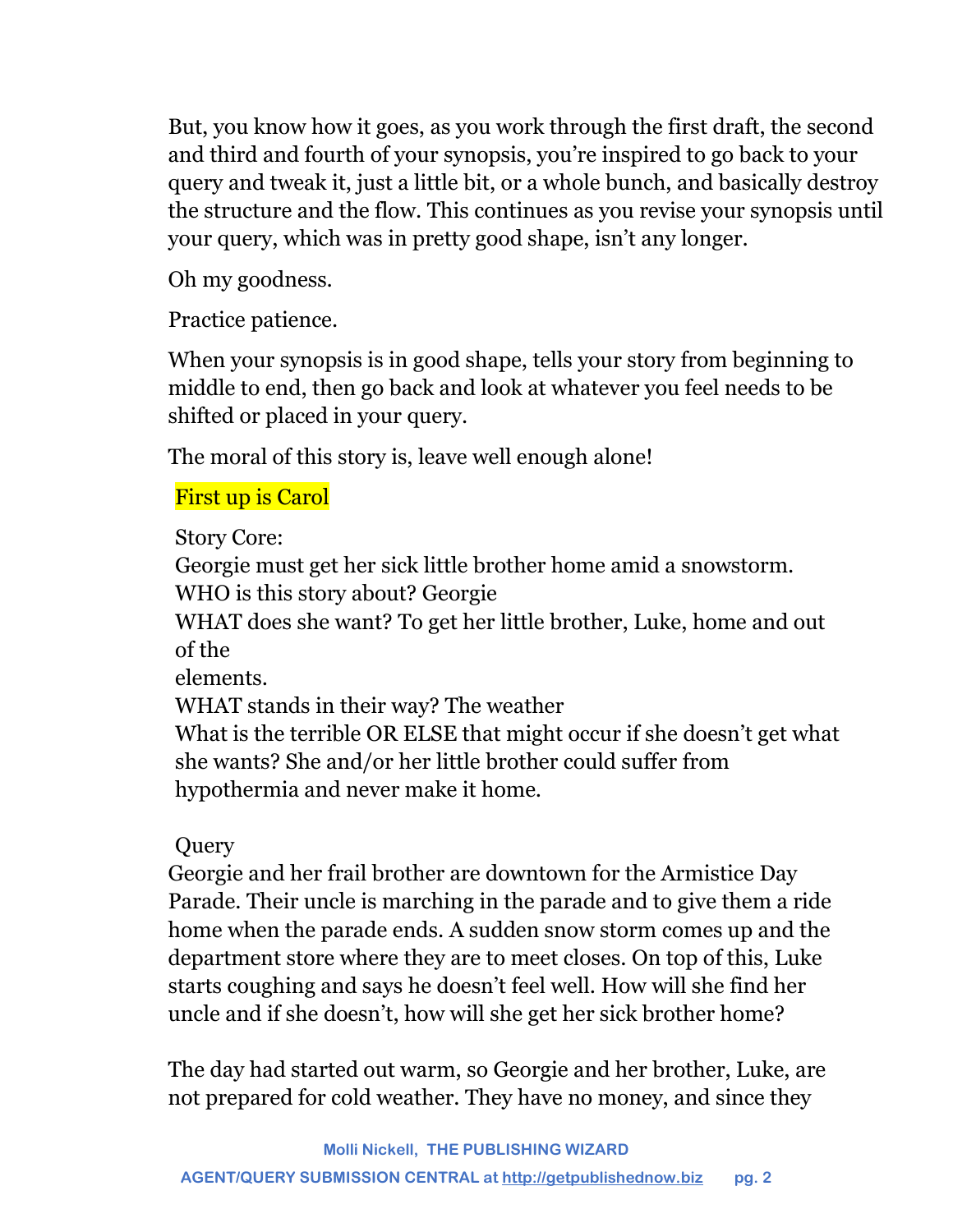can't find their uncle, they must make a long walk home to an empty house as their parents are at the hospital awaiting the birth of a new baby. After a long ordeal fighting the elements, they manage to get a free ride home on a streetcar only to find the electricity out in their cold home. Can Georgie figure out how to get the house warm, and what about Luke who becomes sicker by the minute?

"Georgie and the Armistice Day Blizzard" is a chapter book of 10,000 words. I have sold more than two dozen stories and articles to a variety of magazines including Highlights for Children, Girl's Life, the Writer Magazine and am the author of seven children's books. I was a writing mentor for, and have given presentations and speeches for the Minnesota chapter of the Society of Children's Book Writers and Illustrators and taught classes at the Loft Literary Center in Minneapolis. I belong to two critique groups, one in person and one on-line.

This query is structured so it tells the story, but something is missing? What is that?

Tension.

Revelations about Georgie's inner world.

Her fears, her struggle, her need to protect her little brother.

Strengthen this with the following:

Replace weak verbs by revising sentences.

Revise sentences that are about, and insert Georgie into the action.

Georgie and her frail brother are downtown for the Armistice Day Parade. Their uncle is marching in the parade and to give them a ride home when the parade ends. A sudden snow storm comes up and the department store where they are to meet closes. On top of this, Luke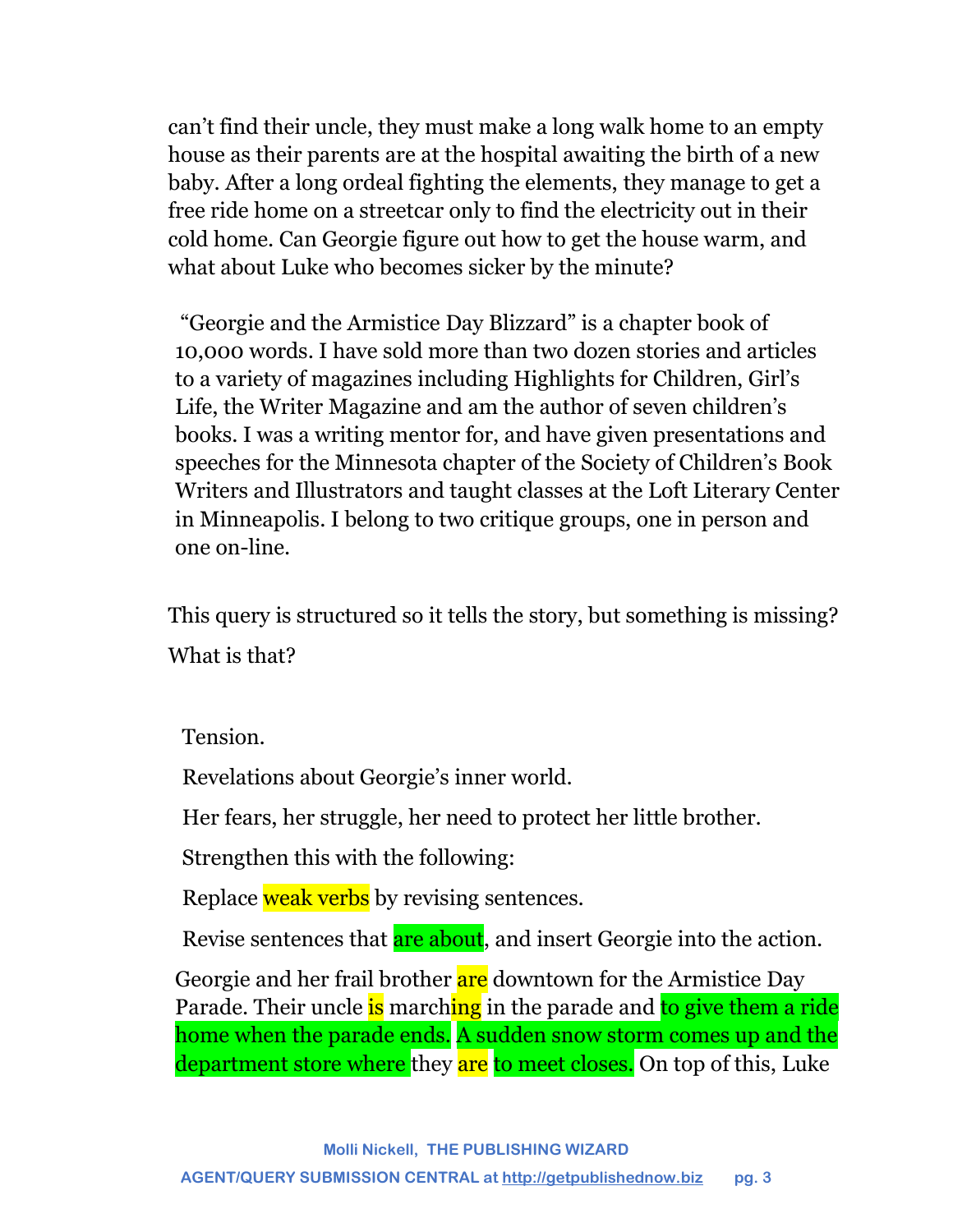starts coughing and says he doesn't feel well. How will she find her uncle and if she doesn't, how will she **get** her sick brother home?

The day had started out warm, so Georgie and her brother, Luke, are not prepared for cold weather. They have no money, and since they can't find their uncle, they must make a long walk home to an empty house as their parents are at the hospital awaiting the birth of a new baby. After a long ordeal fighting the elements, they manage to get a free ride home on a streetcar only to find the electricity out in their cold home. Can Georgie figure out how to get the house warm, and what about Luke who becomes sicker by the minute?

HOMEWORK for next week on Facebook: Place Georgie into your first two query paragraphs. Show her reactions to every situation. Incorporate the most powerful verbs you can. Remember, this is being read by the agent, not a young reader. Be the adult who shows, and then tells this story.

## **FOR EVERYBODY:**

A query filled with "about" information and weak verbs that doesn't clearly reveal the core of the story won't motivate any agent to keep on reading. Even if your query contains some of the story core elements, they must be written to engage the agent and not just present "ho hum" information. Big difference.

#### **From Vicki**

from Vicki Crooked

Subject line: It followed her to school one day, breaking all the rules.

Story Core: Who is the story about: Sadie What does she want and why: Sadie wants to be a normal teenager.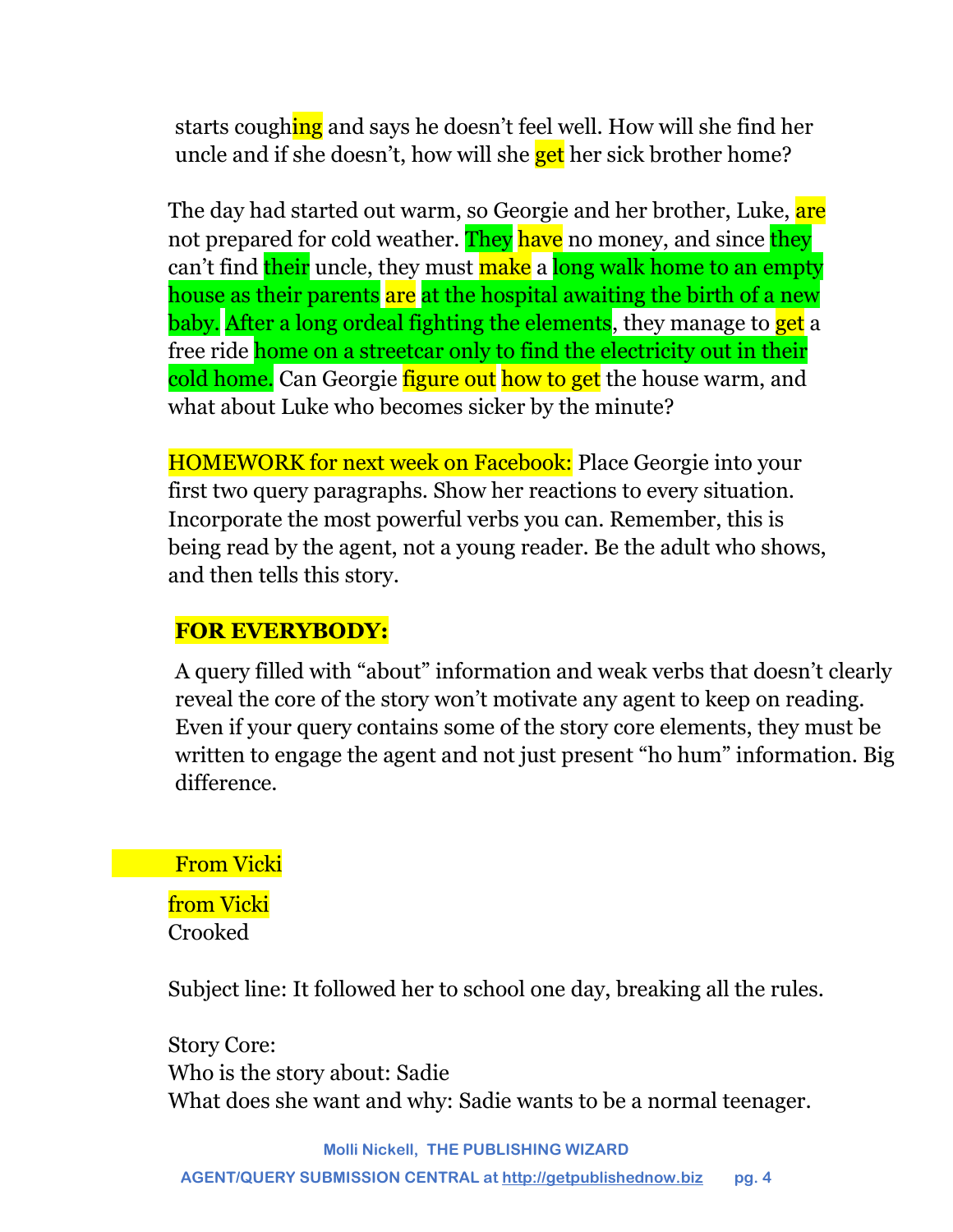What stands in her way: Lack of self-esteem What is the terrible or else: Suicide

#### Query

Last week: Born with cerebral palsy, Sadie's tangled walk attracts attention with every step she takes. The real Sadie hides from the world, believing others only see a cripple when she slithers by. Sadie's only friend Finn, an exchange student from London, returns home. Sadie's convinced she'll never see him again. Sent to her grandmother's Catskill Mountain house for the summer, Sadie decides the isolated setting a perfect refuge to end her life. But in the forest, as at school, Sadie knows she is being watched.

#### This week Vicki wrote first paragraph:

Born with cerebral palsy, Sadie's tangled walk attracts attention with every step she takes. The real Sadie hides from the world, believing people only see a cripple when she slithers by. Except for Finn, an exchange student from London. Sadie opens her heart, shares songs with Finn, finds laughter, and he shares his past of bad behavior and failing at school. An impulsive energy bounces off of Finn, and they sit up talking for hours into many nights. When the school year ends Finn returns to London. Sadie's convinced she'll never see him again. Sent to her grandmother's Catskill Mountain house for the summer, Sadie decides the isolated setting a perfect refuge to end her life. But in the forest, as at school, Sadie senses someone watches.

Slight revision: Born with cerebral palsy and self-conscious about her tangled walk, Sadie shrinks from relationships, believing others view her as a cripple when she slithers by. Until Finn, a British exchange student, see's past her shyness, befriends Sadie and teaches her to laugh, sing Gilbert and Sullivan duets, and cheat at poker. When the school year ends, Finn returns home. Despite constant promises of a visit before the fall semester, Sadie's convinced she'll never see him again. Sent to her grandmother's Catskill Mountain house for the summer, Sadie decides the isolated setting to be a perfect refuge to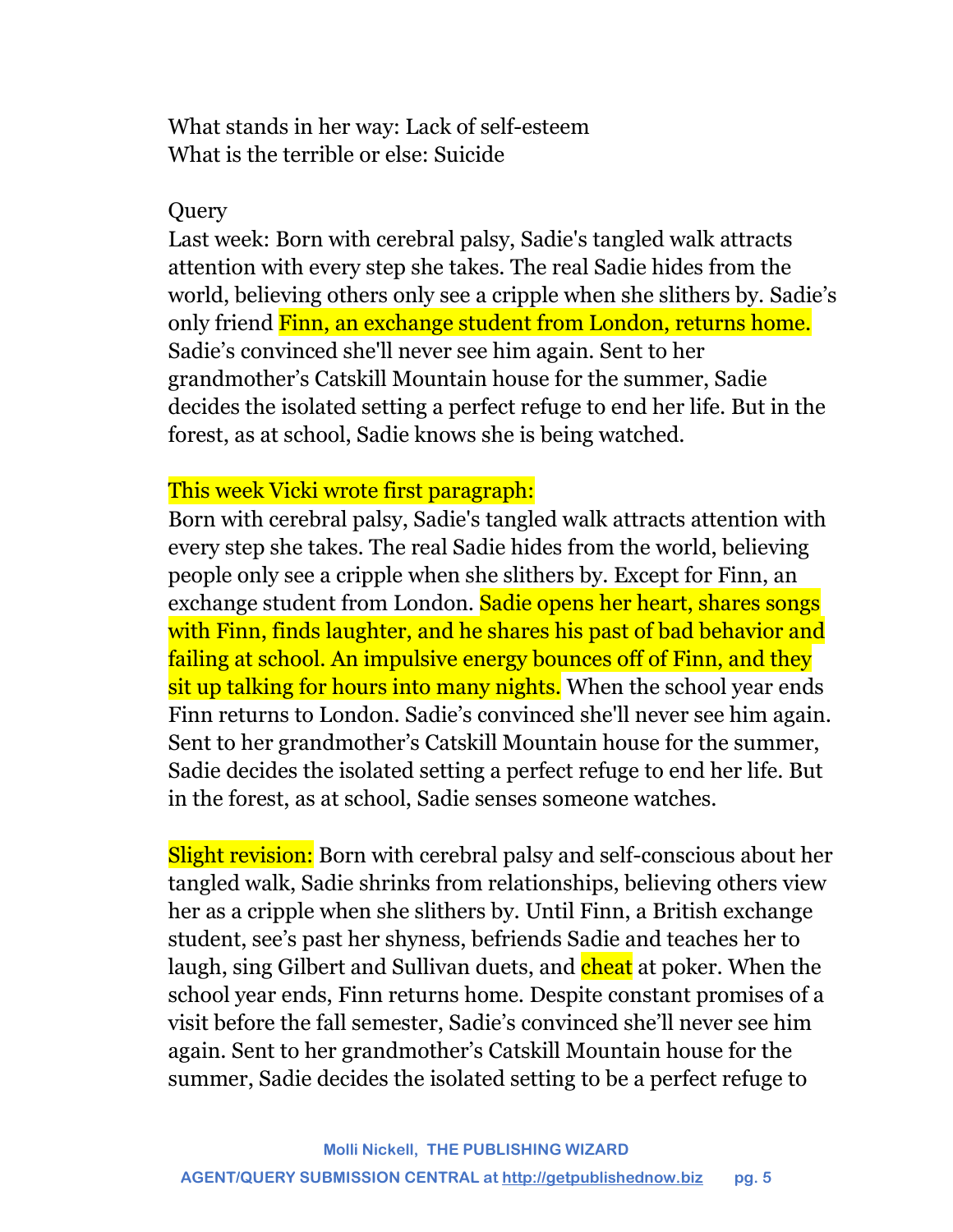end her life. But in the forest, as at school, Sadie knows she's being watched.

#### Vicki's 2nd paragraph revision:

After swallowing enough pills to kill a giant, Sadie wakes to face Devilia, a hand-sized fairy with a menacing grin. As her panic subsides, she cautiously befriends this creature. Sadie allows Devilia to live in Manhattan once school begins, but sets up strict rules. Devilia messes up. On a field trip, people stare in awe at a small miracle, as Sadie is covered by hundreds of butterflies, revealing her disability to the world. Cell phones flash and Sadie becomes an Internet sensation. Finn, evasive about his sketchy endeavors in London, emails Sadie how magical and radiant she looks. But it only makes her more of a freak. Even more devastating, Sadie learns Finn has been cutting school, and hanging out with a drug dealer. Sadie has a gut feeling Finn has been lured into danger. Sadie begs Devilia to help. Although terrified of electronics, Devilia uses magic to send herself through the Internet to rescue Finn. Sadie waits, and when she hears nothing from Finn she believes Devilia has disappeared into the cyber world, and never made it to Finn. Filled with despair, has Sadie lost the two beings that mean the most to her? And if so, will she follow them into a lonely afterlife?

#### Revision concepts:

After swallowing enough pills to kill a giant, Sadie wakes to face Devilia, a hand-sized fairy with a menacing (why menacing?) grin. As her (her who) panic subsides, she cautiously befriends (why?) this creature. (NOTE: more powerful if Sadie recognizes how much like herself Devilia is: not clear where she belongs, or afraid of not belonging anywhere in this world) Sadie allows Devilia to live in Manhattan once school begins (why), but sets up strict rules (about what?) Devilia messes up (how?). On a field trip, people stare in awe at a small miracle, as Sadie is covered by hundreds of butterflies, revealing her disability to the world. (How is this revealed?) Cell phones flash and Sadie becomes an Internet sensation. Finn, emails Sadie how magical and radiant she looks. (delete: evasive about his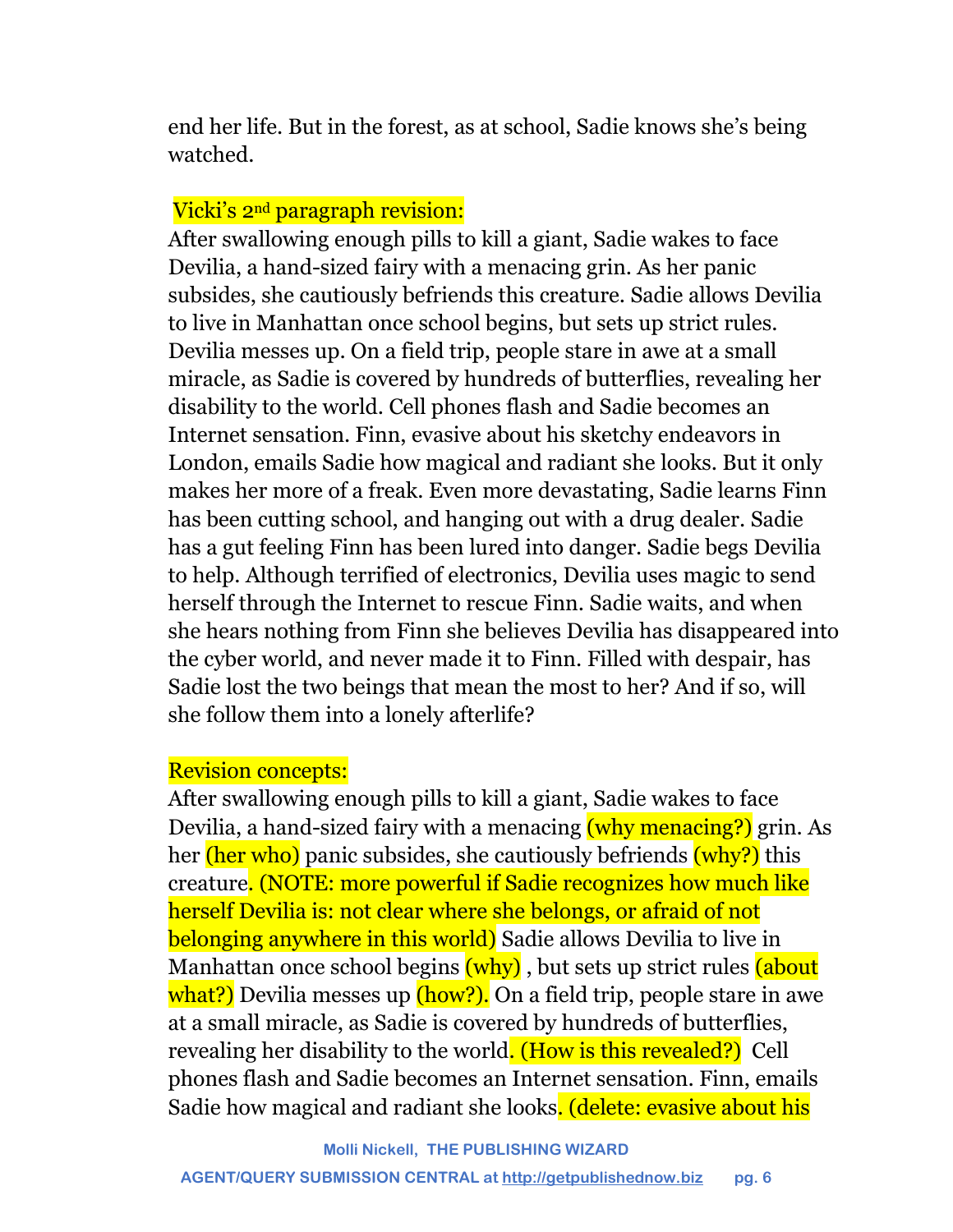sketchy endeavors in London. But it only makes her more of a freak.) Even more devastating, Sadie learns Finn has been cutting school, and hanging out with a drug dealer. (why does he want the money? So he can come to visit Sadie?) Sadie has a gut feeling Finn has been lured into danger. Sadie begs Devilia to help. Although terrified of electronics, Devilia uses magic to send herself through the Internet to (delete rescue) Finn. Something goes wrong and Devilia disappears into the cyber world. Sadie emails and texts Finn, but he doesn't respond. Filled with despair, Sadie believes she has caused the deaths of the two beings who mean everything to her. Does she consider following them into death?

Comment: If Finn is doing a drug deal to generate money for airfare, this will generate tremendous guilt for Sadie. She's possibly killed Devilia and Finn has gambled his life away, looking for an easy way to pick up cash for an airline ticket to visit her. Her reason to possibly kill herself has to be powerful.

HOMEWORK: Show what matters. Remove whatever doesn't. Reveal more about Sadie, about her guilt regarding Devilia and Finn. Justify her mulling over the comfort of death instead of guilt and a lifetime of loneliness.

#### From Janet:

Revised query second paragraph and manuscript first pages.

WHO? Professor Grace Stone

WHAT and WHY? She wants the love of a good man and the family she never had.

WHY NOT? Her fear of being vulnerable and having her heart broken.

THE TERRIBLE OR ELSE: She remains alone and a family outsider.

SUBJECT LINE: Glass Promises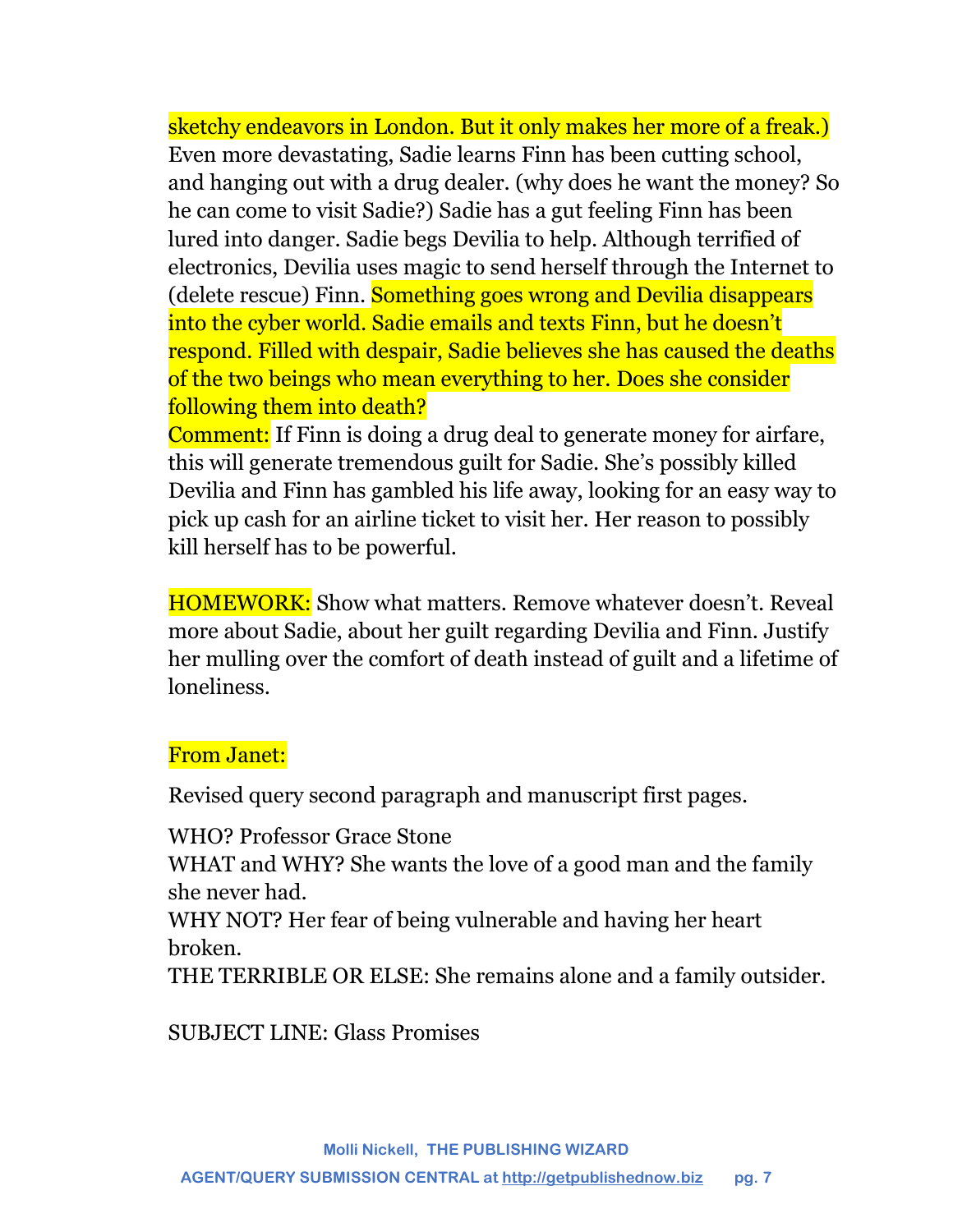# FIRST page (350 words that engage) As written this week: Chapter 1

Grace jammed her laptop and a pile of over-the-holiday paperwork inside her briefcase. Palm fronds scraped against her office window, whipped by strong but warm breezes from the Atlantic Ocean. She glanced down the hall at the other shut doors as she locked hers. I guess I'm the last to leave for Winter Break.

In the front office, the department secretary fingered her blinking ornament necklace and scanned the outer hall through the floor-toceiling glass wall. She was a pale, stork-like woman who had the alertness of a creature always under the threat of attack.

"Merry Christmas, Carolyn. See you in January."

At the sound of Grace's voice, her secretary jumped as though stung.

"Oh, Dr. Black-Stone, did you hear that noise? It sounded like a bomb, didn't it?"

A sonic-like boom had sounded about thirty minutes earlier. The detonation startled Grace. She had jerked and banged her ankle on the corner of the desk. For several weeks the construction project across the street unleashed window-rattling vibrations or wallpenetrating reverberations. None was similar to the one from today.

"I'm sure it was nothing. I hope the worst of the noise is over by the time classes resume in January."

Grace waved good-bye and headed down the hall. She planned to pick up Lily early from preschool and go Christmas shopping. At the exit doors, a student with a Billabong tank top entered. "Whoa, Dr. B.! Your Beemer's been beamed."

"What do you mean?"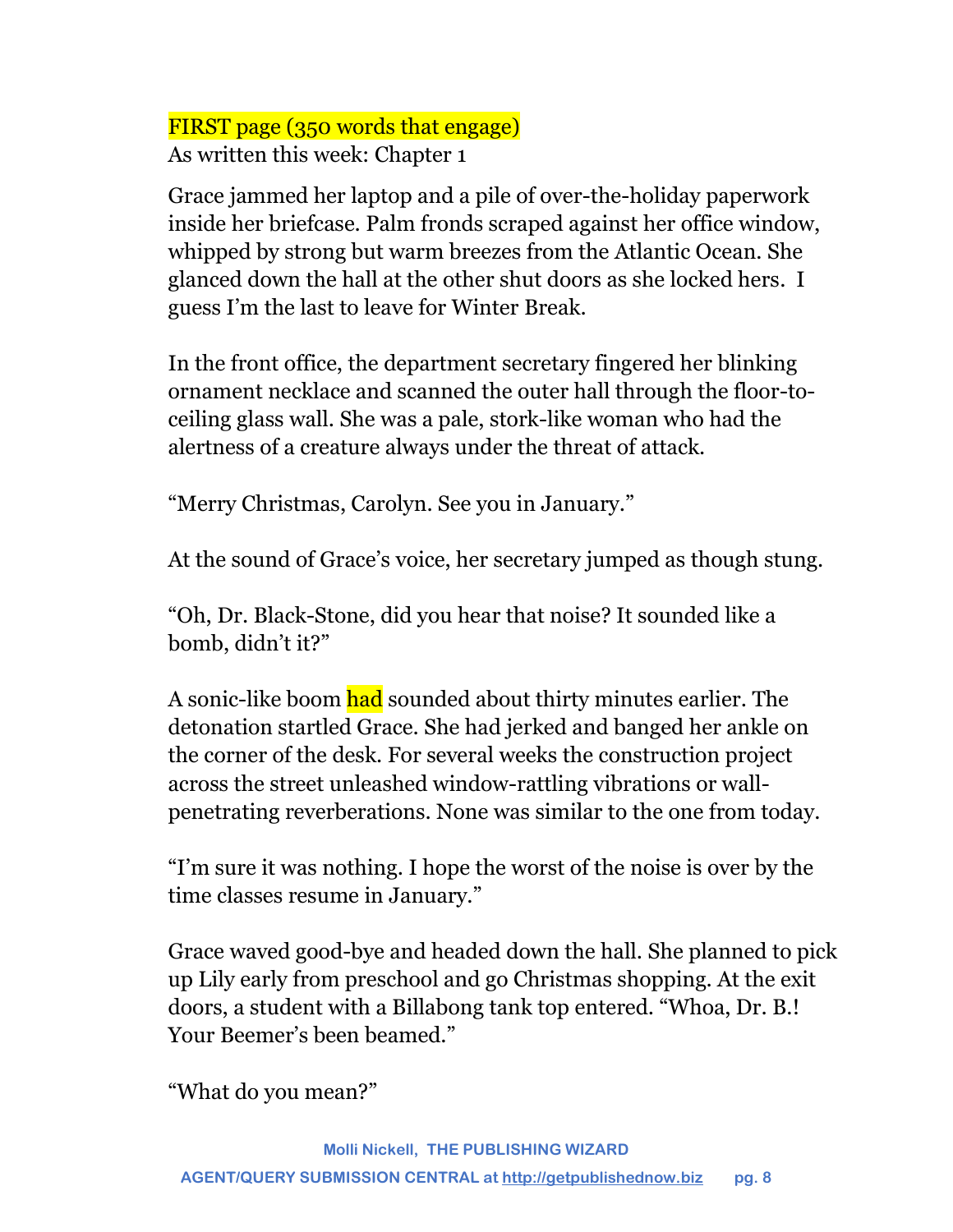He brushed his shoulder-length, muddy-blonde hair out of his eyes and nodded toward the double doors. "See for yourself." Grace pushed past and hurried outside. A crowd was clustered in front of the building. Campus security cruisers blocked the street. Emergency lights flashed. The deep rumble of fire engine motors added to the commotion.

Then she saw it.

The obelisk of an I-beam rose into the air. A chain attached one end to the long arm of a tower crane. A second, shorter chain dangled in the wind. The opposite end of the steel girder was where her car had been parked. She stood frozen, mouth agape. Then her view was blocked.

A man in a hard hat and acid-green shirt with a Charvet Crane logo stood in front of her. "Can you tell me where to find Dr. Black-Stone?" It took several seconds to process his words. "Uh, right here."

"Yeah, I know. Someone said he'd be in this building."

"No. I mean, I'm Dr. Black-Stone."

His eyes widened. "I'm Joe, the site foreman. There's been an accident with your car."

Her mouth went dry. Her coveted parking spot was rumored to be a sexual favor from a university power broker. Since she was a widowed blonde under the age of thirty, even her hiring created speculation regardless of how hard she worked. What would the gossip mongers say now?

Without asking permission, Joe plunked a white hard hat on her head, took her elbow, and lead her toward the calamity. She scurried alongside his long strides in her heels and pencil skirt. Onlookers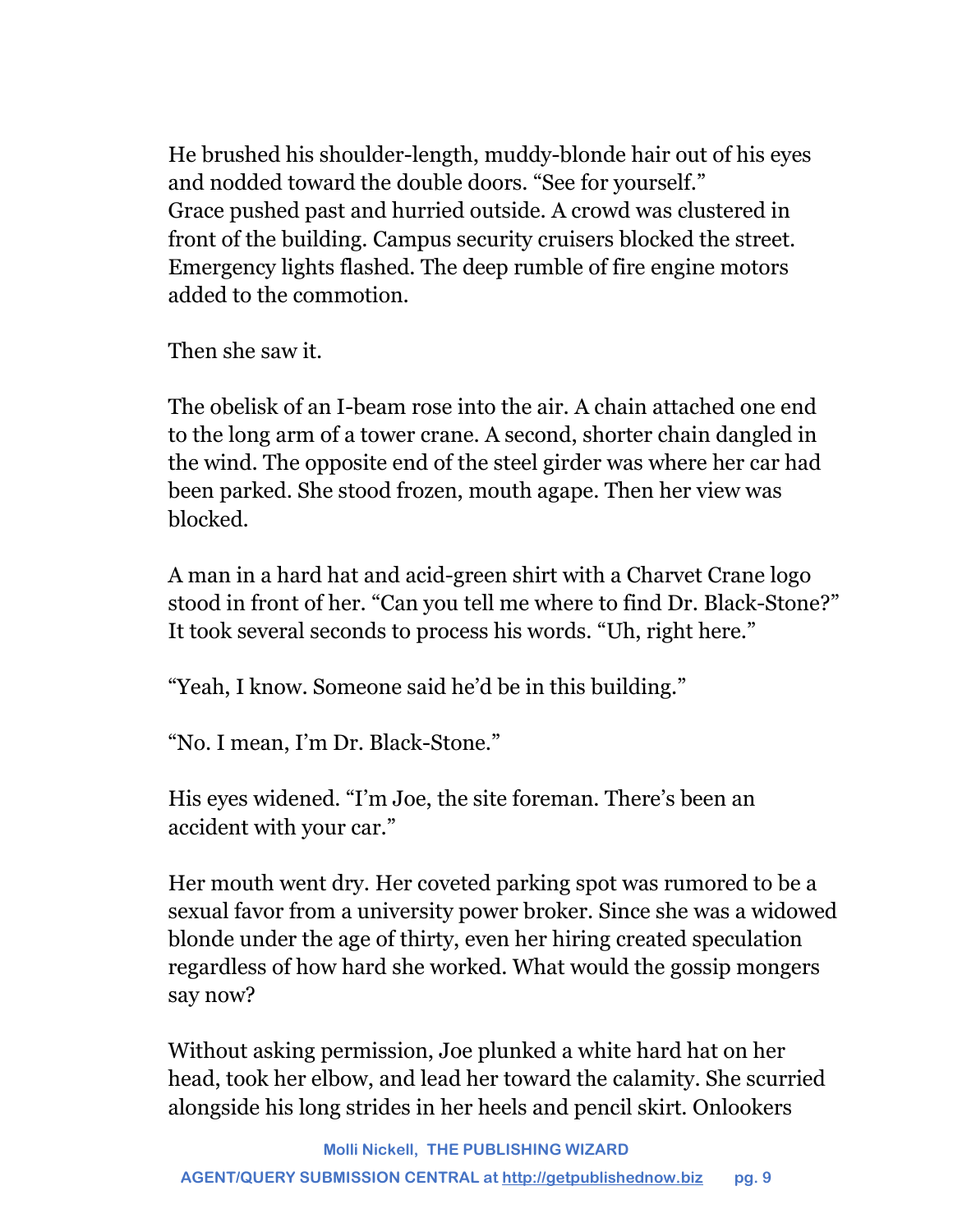parted for them like torn cloth. Some offered nods of sympathy. Others sported gleeful better-you-than-me smirks. Her now unobstructed view revealed the beam had pierced the car and folded it upward. Michael's BMW looked like a taco. Grace choked down a snort of hysteria. Her dead husband's babe-mobile was impaled with the biggest phallic weapon of destruction she'd ever seen.

Firemen sprayed a chemical around the area. A knot of hard-hatted workers stood by the parking lot entrance. All at once, shouts from two of the firemen pierced the air. Squeals and gasps rose from the crowd. Joe jerked her to a halt at the curb.

The girder swayed in the sudden gusts of wind. One man sprang forward. With his hand on his hard hat, he sprinted toward the crane as firefighters and the men he'd been with scuttled backward into the street. The workman climbed with nimble grace into the crane's cab. Coordinating hand and foot controls, he slackened the tension on the attached chain at the same time as the tower arm lowered the beam toward the upturned nose of Grace's car. With delicate precision, the girder touched the front bumper and, like an under-baked cake, half of the taco-mobile collapsed under the weight. Metal shrieked as the front half the car dropped. The other end of the beam rose from its cavity and pushed back the rear of the car. Soon most the metal bar rested on the flattened vehicle.

The spectators cheered and applauded. The man climbed down from the crane and strode toward his men. Joe tugged on Grace's elbow.

The worker who had safely lowered the girder had his back to them. As they neared, he stood with hands on his hips and shouted. "Where the hell is Joe?"

"He went to get the professor who owns the car."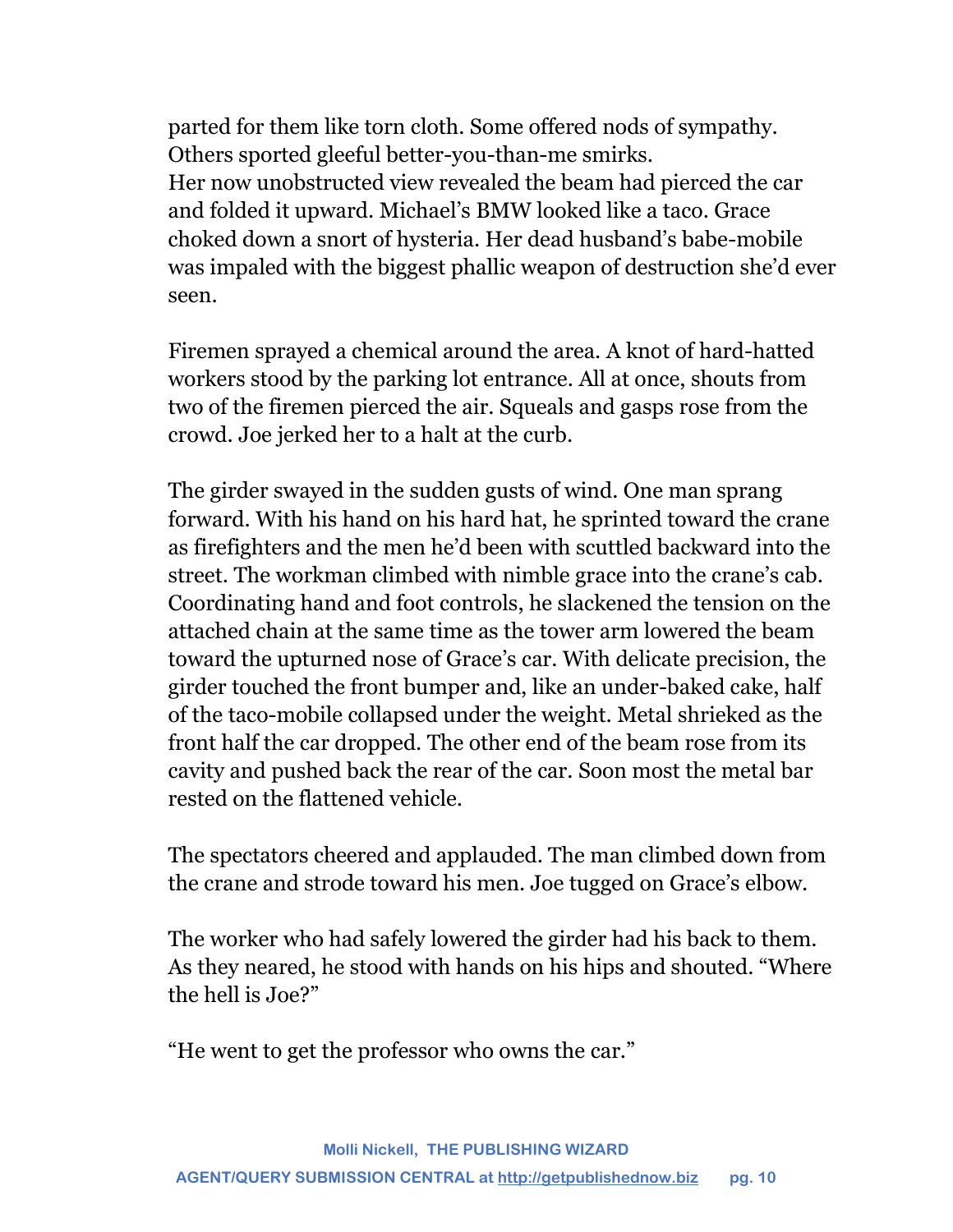"Goddamn it! A professor owns this mess! Now I'm gonna have to deal with some four-eyed, pencil-necked nerd. Why couldn't it fall on a Kia or Escort? This is a fucking disaster!" "Boss, Joe is here. With…the professor?"

The man spun around, cocked his head, and studied Grace. He stood over six feet tall, tanned, and muscled. Thick dark brows arched above golden eyes. Cropped brown hair furred his head and stubble darkened his cheeks and chin.

Joe moved her forward. "This is Dr. Black-Stone."

The Boss frowned. "Gigi?"

In front of Grace stood her tenth rejected speed date. "Hello, Beau."

# Trimmed and tightened.

The manuscript first page is specifically written to engage the reader with an interesting character they'll want to know about. No yak-yak . . . get right to it. When the reader doesn't know the protagonist, they have no reason to keep reading unless you create a first page that grabs their interest.

What will make this first page engaging is "getting right to it," the set up that brings this story to life.

Grace jammed her laptop and a pile of over-the-holiday paperwork inside her briefcase. Palm fronds scraped against her office window, whipped by strong but warm breezes from the Atlantic Ocean. She glanced down the hall at the other shut doors as she locked hers. I guess I'm the last to leave for Winter Break.

In the front office, the department secretary fingered her blinking ornament necklace and scanned the outer hall through the floor-to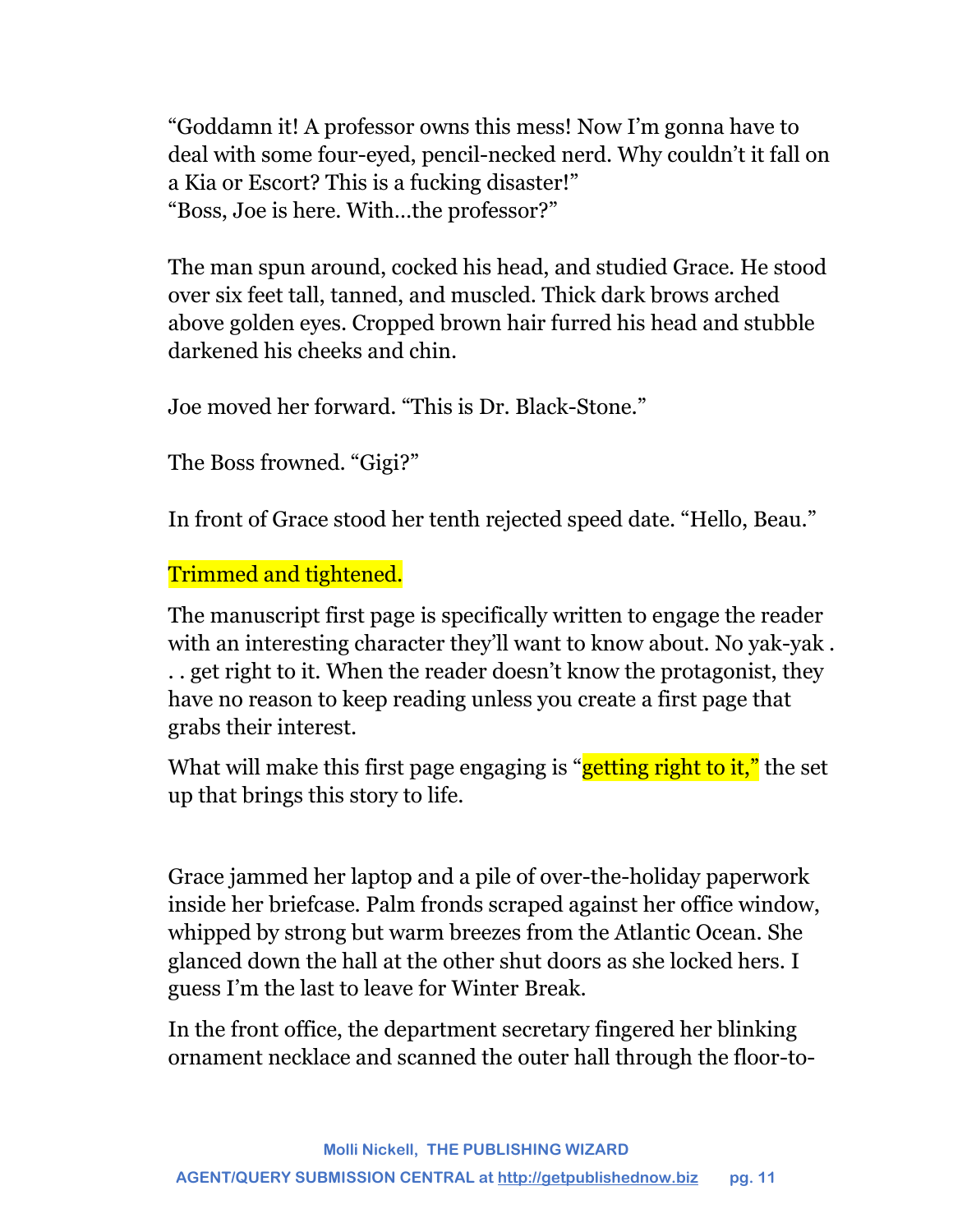ceiling glass wall. She was a pale, stork-like woman who had the alertness of a creature always under the threat of attack.

"Merry Christmas, Carolyn. See you in January."

At the sound of Grace's voice, her secretary jumped as though stung. "Oh, Dr. Black-Stone, did you hear that noise? It sounded like a bomb, didn't it?"

A sonic-like boom sounded about thirty minutes earlier. The detonation startled Grace. She had jerked and banged her ankle on the corner of the desk. For several weeks the construction project across the street unleashed window-rattling vibrations or wallpenetrating reverberations. None was similar to the one from today.

"I'm sure it was nothing. I hope the worst of the noise is over by the time classes resume in January."

Grace waved good-bye and headed down the hall. She planned to pick up Lily early from preschool and go Christmas shopping. At the exit doors, a student with a Billabong tank top entered.

At this point, you are introducing unknown characters and it's not compelling, engaging, or interesting. Even your enticing title will not hold a reader at this point.

This is where your story begins:

A student breaks into the reception office.

"Whoa, Dr. B.! Your Beemer's been beamed."

"What do you mean?"

He brushed his shoulder-length, muddy-blonde hair out of his eyes and nodded toward the double doors. "See for yourself."

Grace pushed past and hurried outside. A crowd was clustered in front of the building. Campus **security cruisers blocked the street.** Emergency lights flashed. The deep rumble of fire engine motors added to the commotion.

Then she saw it.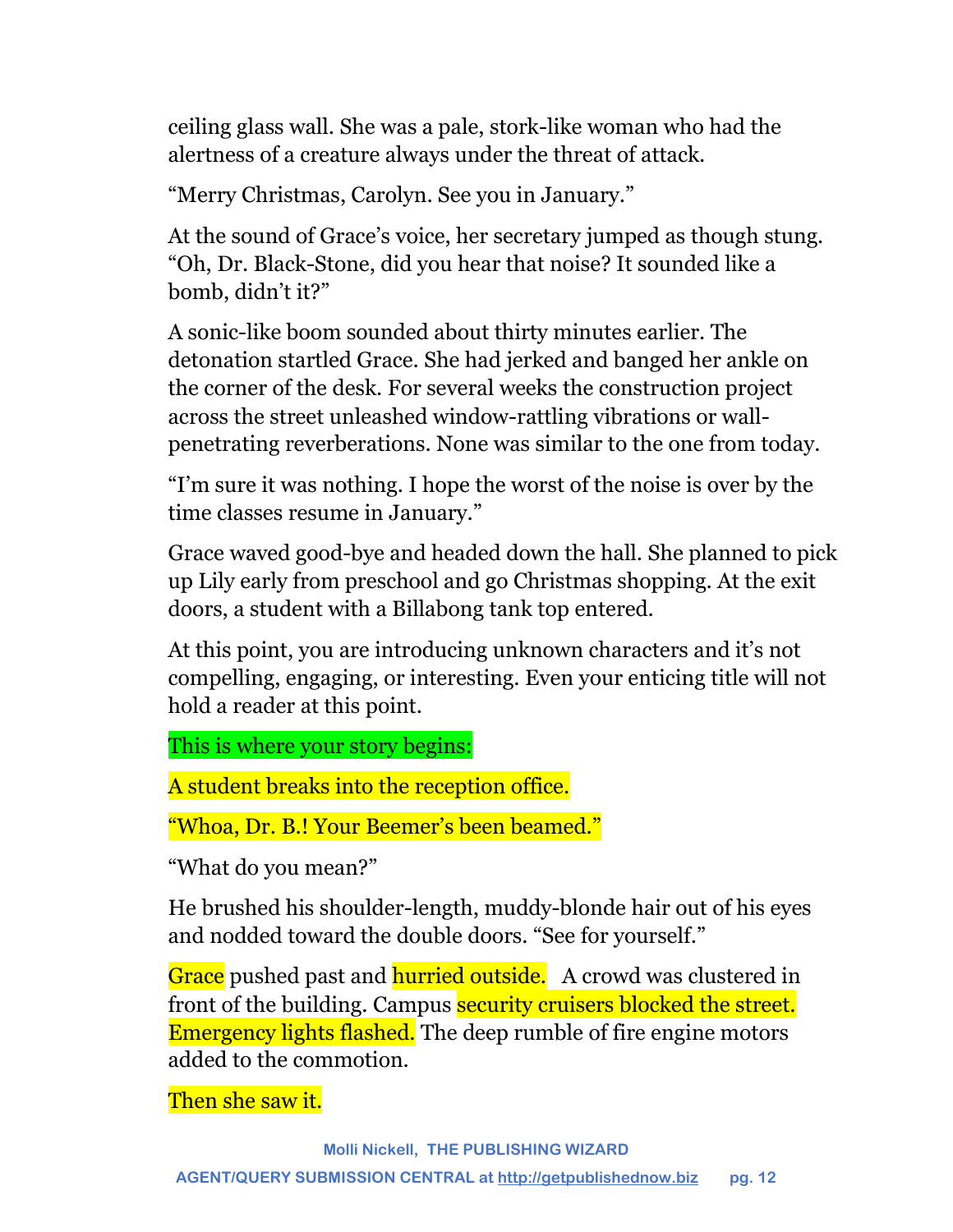The obelisk of an I-beam rose into the air. A chain attached one end to the long arm of a tower crane. A second, shorter chain dangled in the wind. The opposite end of the steel girder was where her car had been parked. She stood frozen, mouth agape. Then her view was blocked.

A man in a hard hat and acid-green shirt with a Charvet Crane logo stood in front of her. "Can you tell me where to find Dr. Black-Stone?"

It took several seconds to process his words. "Uh, right here."

"Yeah, I know. Someone said he'd be in this building."

"No. I mean, I'm Dr. Black-Stone."

His eyes widened. "I'm Joe, the site foreman. There's been an accident with your car."

Her mouth went dry. Her coveted parking spot was rumored to be a sexual favor from a university power broker. Since she was a widowed blonde under the age of thirty, even her hiring created speculation regardless of how hard she worked. What would the gossip mongers say now?

Without asking permission, Joe plunked a white hard hat on her head, took her elbow, and lead her toward the calamity. She scurried alongside his long strides in her heels and pencil skirt. Onlookers parted for them like torn cloth. Some offered nods of sympathy. Others sported gleeful better-you-than-me smirks.

Her now unobstructed view revealed the beam had pierced the car and folded it upward. Michael's BMW looked like a taco. Grace choked down a snort of hysteria. Her dead husband's babe-mobile was impaled with the biggest phallic weapon of destruction she'd ever seen.

It looked like a BMW taco.

Firemen sprayed a chemical around the area. A knot of hard-hatted workers stood by the parking lot entrance. All at once, shouts from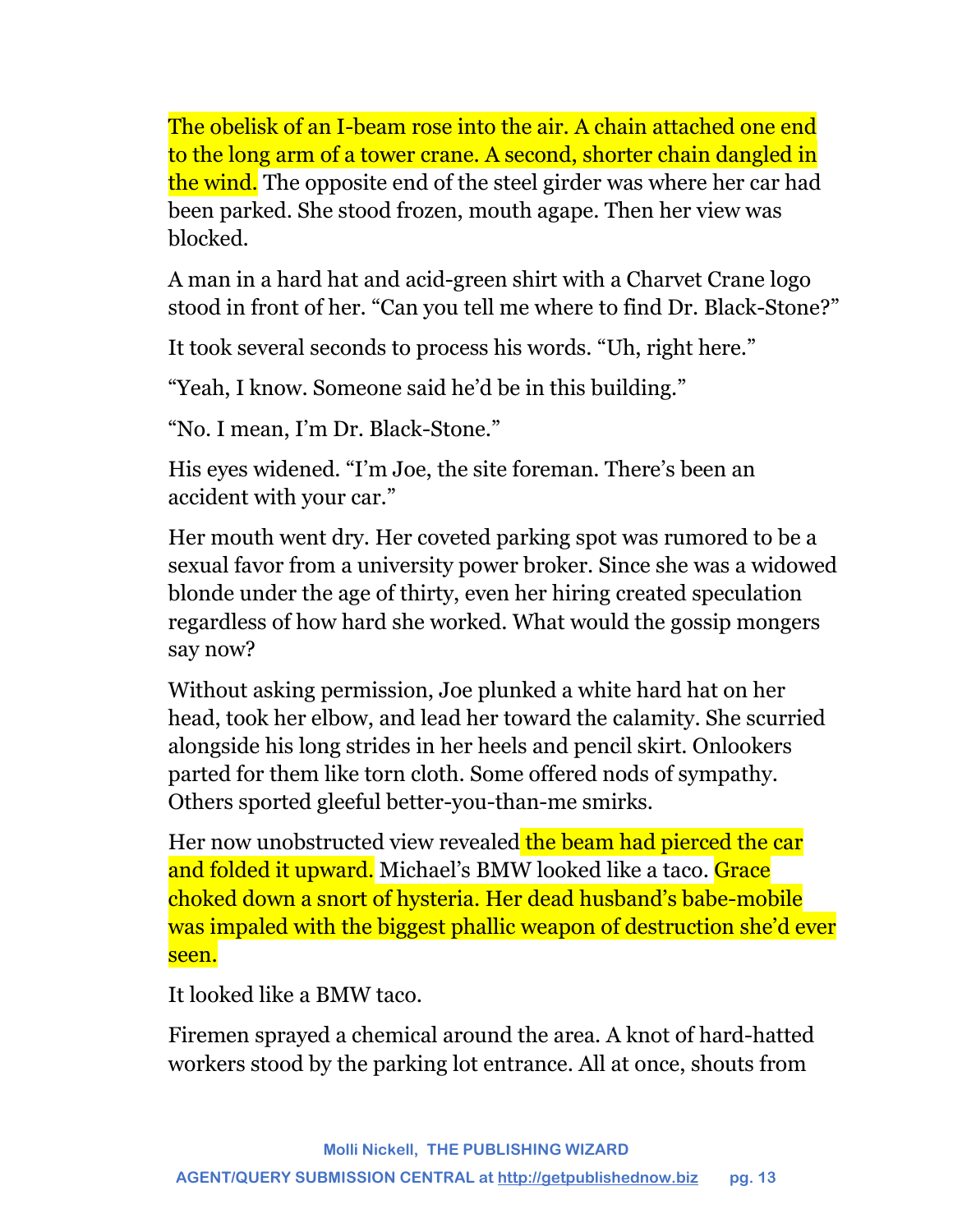two of the firemen pierced the air. Squeals and gasps rose from the crowd. Joe jerked her to a halt at the curb.

The girder swayed in the sudden gusts of wind. One man sprang forward. With his hand on his hard hat, he sprinted toward the crane as firefighters and the men he'd been with scuttled backward into the street. The workman climbed with nimble grace he climbed into the crane's cab, shoved the operator aside, then, Coordinating hand and foot controls, he slackened the tension on the attached chain at the same time as the tower arm lowered the beam toward the upturned nose of Grace's car. With delicate precision, the girder touched the front bumper and, like an under-baked cake, half of the taco-mobile collapsed under the weight. Metal shrieked as the front half of the car dropped. The other end of the beam rose from its cavity and pushed back the rear of the car. Soon most the metal bar rested on the flattened vehicle.

The spectators cheered and applauded. The hero of the moment The man climbed down from the crane and strode toward his men. A workman tugged on Joe tugged on Grace's elbow and propelled her forward toward the man who'd. The worker who had safely lowered the girder had his back to them. As they neared, he turned, stood with hands on his hips and shouted. "Where the hell is Joe?"

"He went to get the professor who owns the car."

"Goddamn it! A professor owns this mess! Now I'm gonna have to deal with some four-eyed, pencil-necked nerd. Why couldn't it fall on a Kia or Escort? This is a fucking disaster!"

"Boss, Joe is here. With…the professor?"

The man spun around, cocked his head, and studied Grace. He stood over six feet tall, tanned, and muscled. Thick dark brows arched above golden eyes. Cropped brown hair furred his head and stubble darkened his cheeks and chin.

Joe moved Grace forward. "Boss, this is Dr. Black-Stone."

The Boss frowned, then squinted and leaned forward. "Gigi?"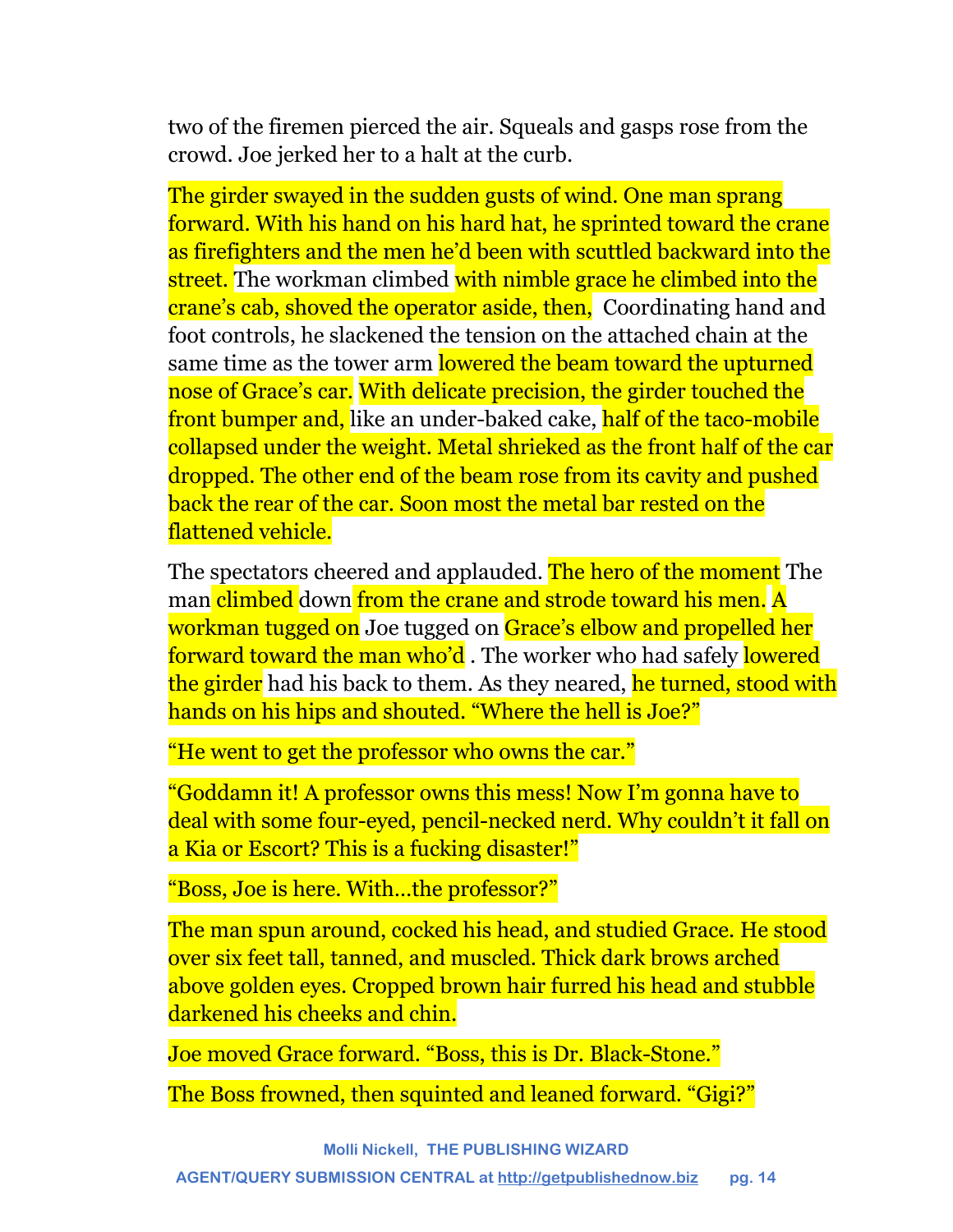In front of Grace stood her tenth-rejected speed date. "Hello, Beau."

# Trimmed and tighted.

Grace looked up as a student burst into her reception office.

"Whoa, Dr. B.! Your Beemer's been beamed."

Grace hurried outside. Security cruisers blocked the street. Emergency lights flashed.

Add a line about Grace follows the student, teetering on heels, tugging at her pencil slim skirt.

Then she saw it.

The obelisk of an I-beam rose into the air. A chain attached one end to the long arm of a tower crane. A second, shorter chain dangled in the wind.

One end of the beam had pierced the car and folded it upward, like a BMW taco. Grace choked down a snort of hysteria. Her dead husband's babe-mobile was impaled with the biggest phallic weapon of destruction she'd ever seen.

The girder swayed in the sudden gusts of wind. One man sprang forward while others scuttled backward, away from danger. He climbed into the crane's cab, shoved the operator aside, then, lowered the beam. With delicate precision, he guided the girder to lay over the entire car until the taco-mobile totally collapsed under the weight. Metal shrieked as the front half of the car dropped.

spectators cheered and applauded. The hero of the moment as he climbed from the crane and strode in her direction.

A workman gently pushed Grace's elbow and propelled her forward toward the man, who stood with hands on hips.

"Where the hell is Joe?"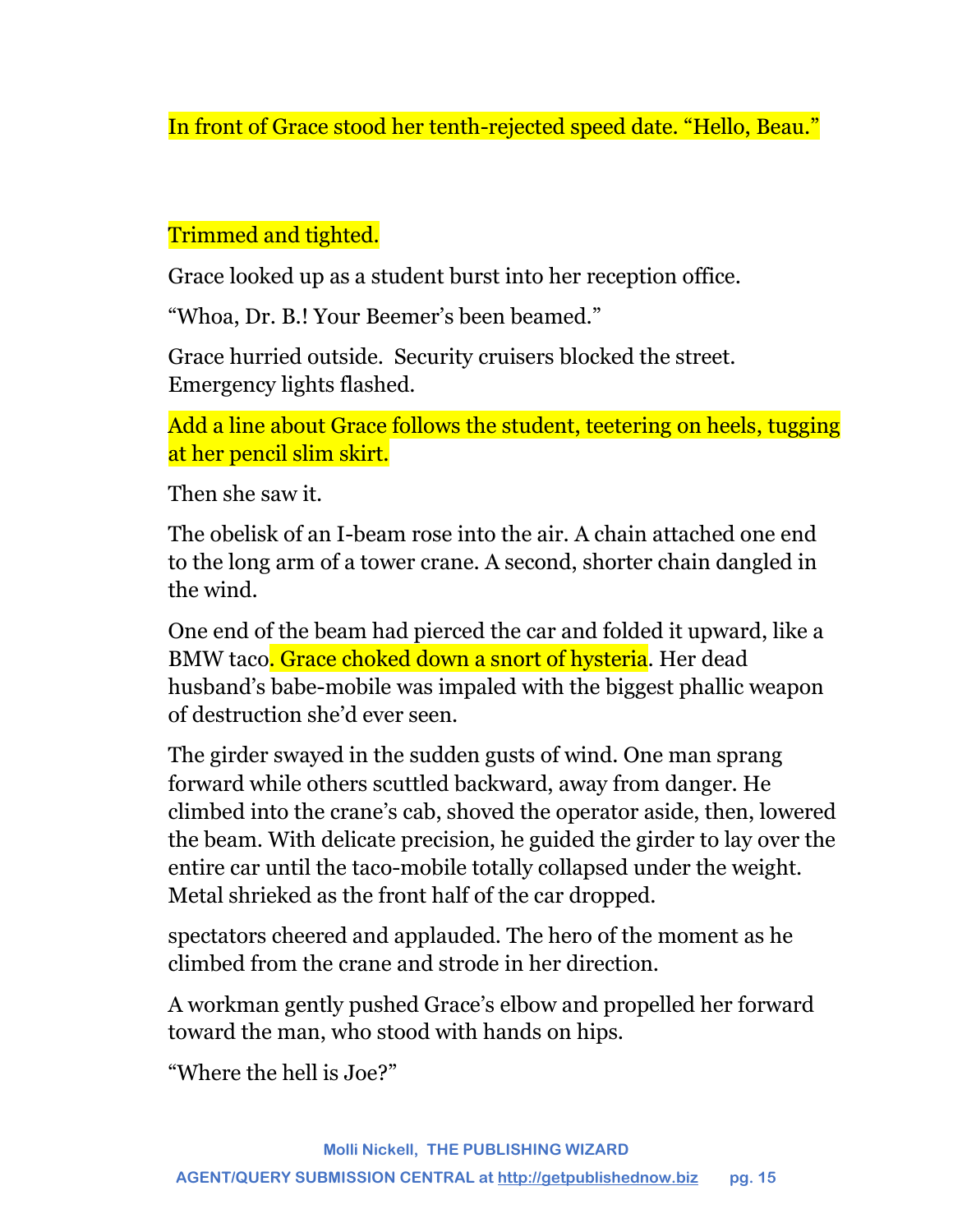"He's getting' the professor who owns the car."

"Goddamn it! A professor owns this mess! Now I'm gonna have to deal with some four-eyed, pencil-necked nerd. Why couldn't it fall on a Kia or Escort? This is a fucking disaster!"

"Boss, um . . . this is Dr. Black-Stone."

The boss studied Grace. He stood over six feet tall, tanned, and muscled. Thick dark brows arched above golden eyes. Cropped brown hair furred his head and stubble darkened his cheeks and chin.

The Boss squinted, and leaned forward. "Gigi?"

Grace forced a smile as she greeted her 10<sup>th</sup> rejected speed date.

"Hello, Beau."

(336 words instead of 950)

Wind messes up her hair, flying in her face. He comments, now I recognize you. Then he recognizes her.

HOMEWORK: For evaluation on FB next week. Use this format, revise if you can tighten it. Keep the word count under 350 words. No fluff. No back story. No explanation of who is whom or what. Grab your reader's attention.

Her recognition of him is the frosting on the cake. Nice job.

## Last week:

Grace Stone jammed her laptop and a pile of over-the-holiday paperwork inside her briefcase. Palm fronds scraped against her office window, whipped by strong but warm breezes from the Atlantic Ocean.

"Excuse me." Carolyn, the department secretary, stood in the doorway. "Someone is here to see you."

Grace's shoulders sagged. After final exams, she had planned to leave campus for Winter Break. Lily expected to be picked up early from preschool. "Who is it?"

"I don't know. He's here about your car."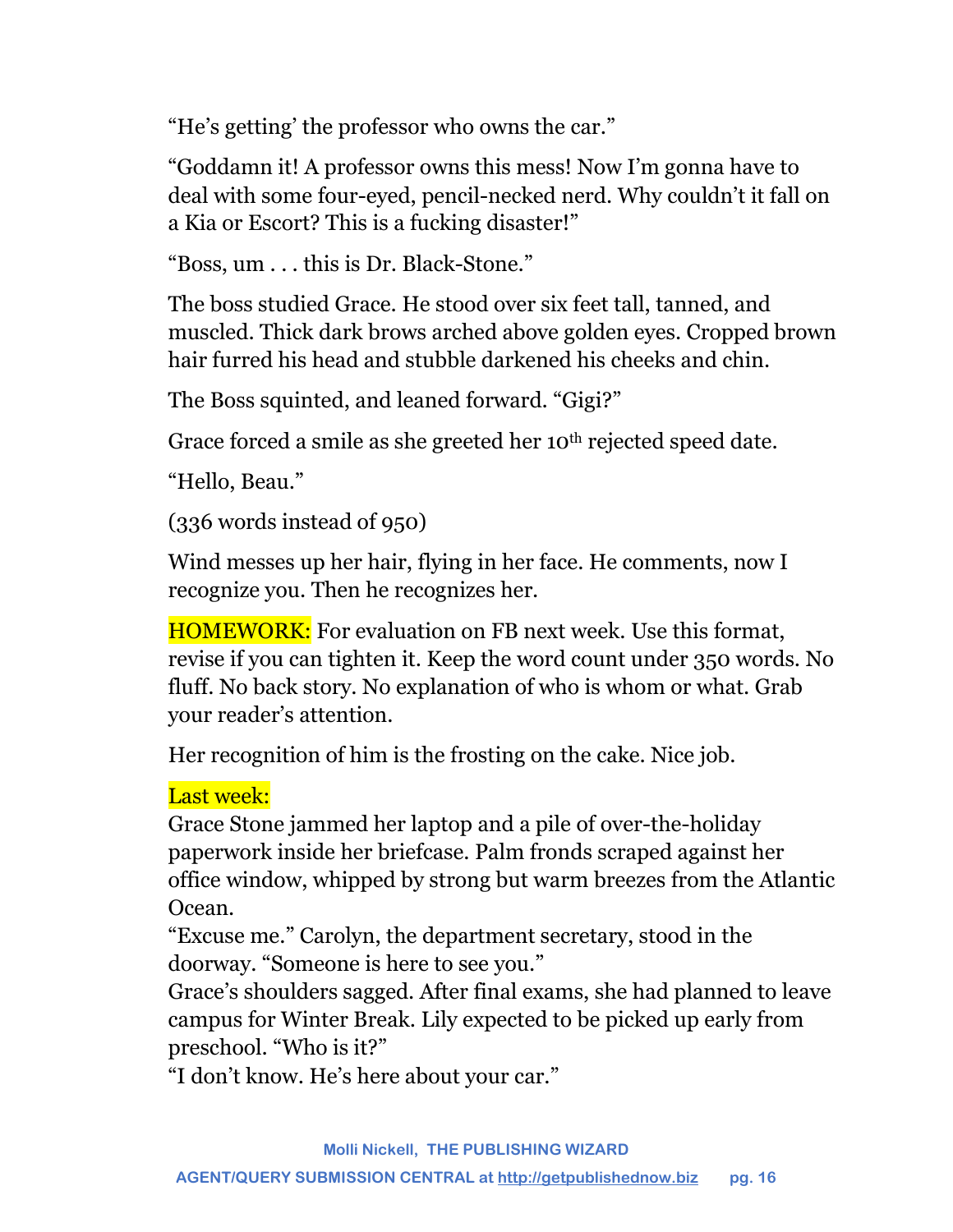"My car?" Grace grabbed her briefcase and followed Carolyn. A man in a hard hat and acid-green shirt with a Charvet Crane logo stood in the reception area. She tilted her head back to look at him. "I'm Dr. Black-Stone."

His eyes widened. "Uh, I'm Joe, the site foreman, for the construction project across the street. Your car's been damaged in the faculty lot." Grace shook her head. Since she was under thirty, blonde, and single her coveted parking spot was rumored to be a sexual favor from a university power broker. What would the gossip mongers say now? She scurried alongside Joe in her heels and pencil skirt.

At the exit doors, a student with a Billabong tank top entered. "Dr. B.! Your Beemer's been beamed." **GREAT COMMENT!** 

Grace pushed past Joe and hurried outside. A crowd was clustered in front of the building. Security cruisers blocked the street. Emergency lights flashed. The deep rumble of fire engine motors added to the commotion.

Then she saw it.

The obelisk of an I-beam rose into the air. A chain attached one end to the long arm of a tower crane. A second, shorter chain dangled in the wind. The opposite end of the steel girder was where her car had been parked.

Spectators parted for her like torn cloth. Some offered nods of sympathy. Others sported gleeful better-you-than-me smirks. Her now unobstructed view revealed the beam had pierced the black car and folded it upward. Firemen sprayed a chemical around the area. Grace choked down a snort of hysteria. The car looked like a taco. Her dead husband's babe-mobile was impaled with the biggest phallic weapon of destruction she'd ever seen. GREAT DESCRIPTION. A knot of hard-hatted workers stood by the parking lot entrance. One man, whose back was turned, shouted. "Where the hell is Joe?" "He went to get the professor who owns the car."

"Goddamn it! A professor owns this mess! Now I'm gonna have to deal with some four-eyed, pencil-necked nerd. And the thing couldn't fall on a Kia or Escort instead of a BMW? This is a fucking disaster!" "Boss, Joe is here. With… the professor?"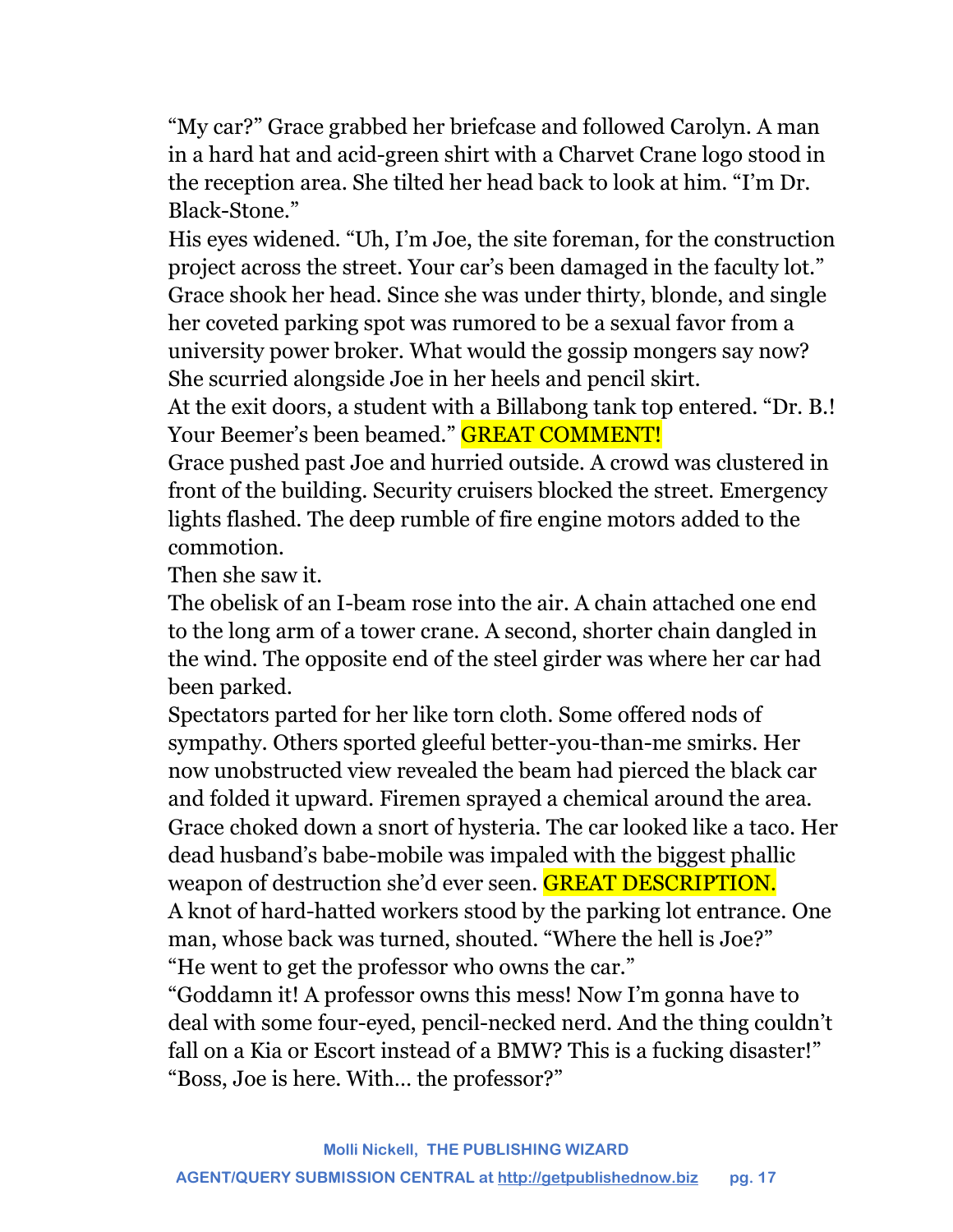The man spun around, cocked his head, and studied Grace. He stood over six feet tall, tanned, and muscled. Thick dark brows arched above golden eyes. Cropped brown hair furred his head and stubble darkened his cheeks and chin. HE WOULD BE WEARING A HARD HAT.

Joe moved her forward. "This is Dr. Black-Stone." The Boss frowned. "Gigi?" "Hello, Beau."

Tighten to heighten the tension of the moment. Don't futz around. Your goal is to capture the interest of the agent with a scene that reveals much about your protagonist and her love interest, Beau, and begins the story with a bang as her Beemer is destroyed.

Begin your story the moment something happens, something that demands the telling of your story. A steel beam smashing a Beemer is something. Lots of action, emotion, noise. It brings Grace together with her future by destroying her past, the babe-mobile.

## Revision concepts:

The squeal of metal smashing into metal reverberated through her office. The building shook. Coffee sloshed out of her cup.

She races out of her office door, almost ran over student wearing ….

"Dr. B. Your Beemer's been beamed."

She races around the corner and stops dead in her tracks choking down a snort of hysteria. Her dead husband's babe-mobile had been folded into the shape of a giant steel taco, impaled with the biggest phallic weapon of destruction she'd ever seen.

A knot of hard-hatted workers stood by the parking lot entrance. The burly forman slammed his hard hat to the ground, shouting. "Where the hell is Joe?"

"He went to get the professor who owns the car."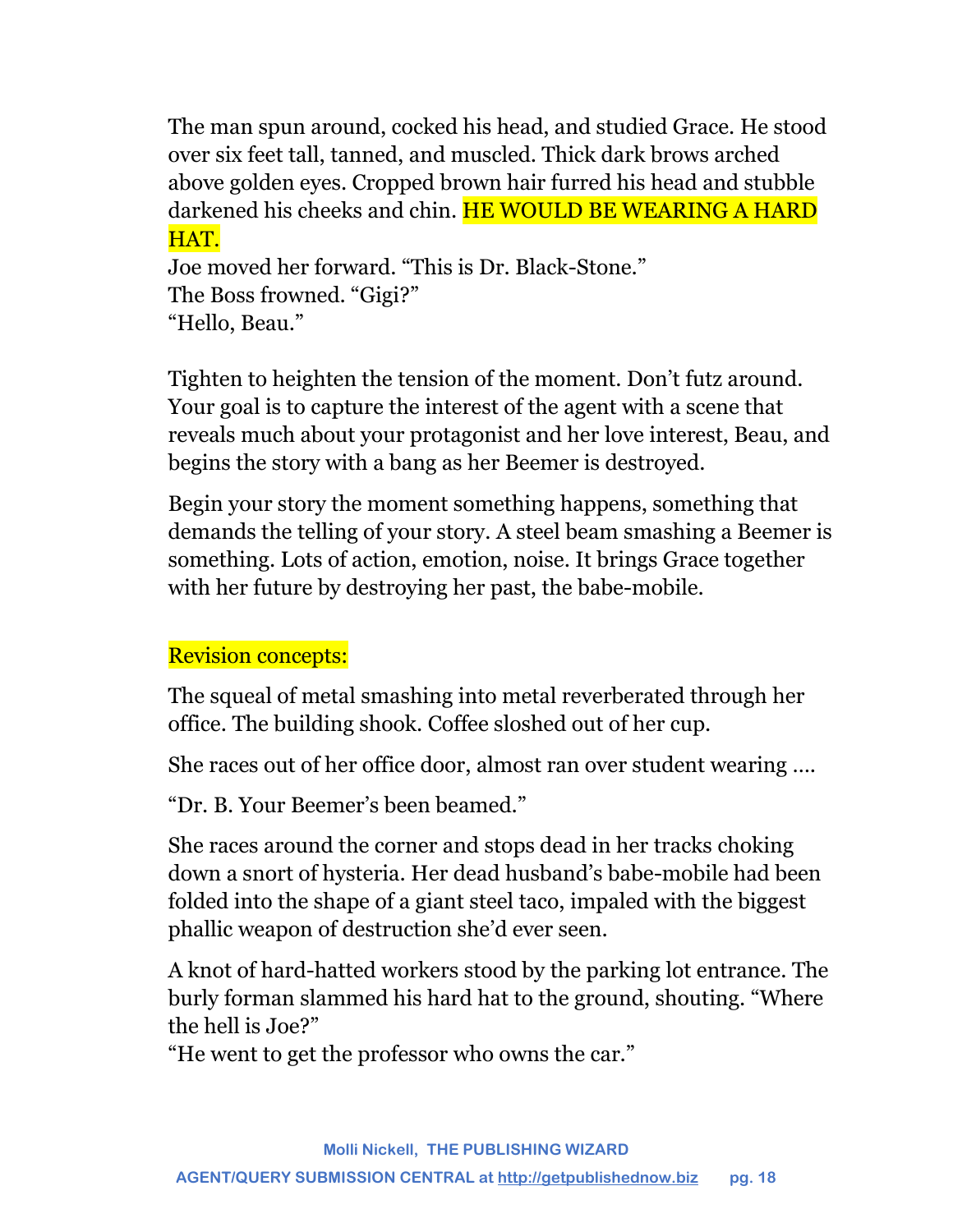"Goddamn it! Now I'm gonna have to deal with some four-eyed, pencil-necked nerd. Damn beam couldn't fall on a Kia or Escort instead of a BMW? Fucking disaster!" "Boss . . . um, Joe is here. With the professor." The foreman spun around, and cocked his head. Over six feet tall, tanned, and muscled, his thick dark brows arched above golden eyes. He studied Grace as Joe urged her forward. "This is Dr. Black-Stone." "Gigi?" "Hello, Beau."

Or does she react internally. God damn that speed dating.

Here's a golden opportunity to show more about Beau, what kind person he is.

The beam begins to shimmy as it swings wildly out over the crowd. People scatter. "Sonofabitch" Beau races to the crane, dodging the swinging beam as it passes by him, climbs into the cab, shoves the operator out of the way, and deftly lowers the beam, crunch, on top of the car again, halting the potential of harming people, or other cars.

## From Linda

Story Core:

Who wants what? Wu Meichen wants freedom to control her own future.

Why does she want it? The head of the family tells everyone what to do.

What stands in the way? Chinese cultural traditions

What will happen if Meichen doesn't get what she wants? Her husband will go to America, and they may be separated for years.

# **Fifth Draft of Synopsis OK for now.**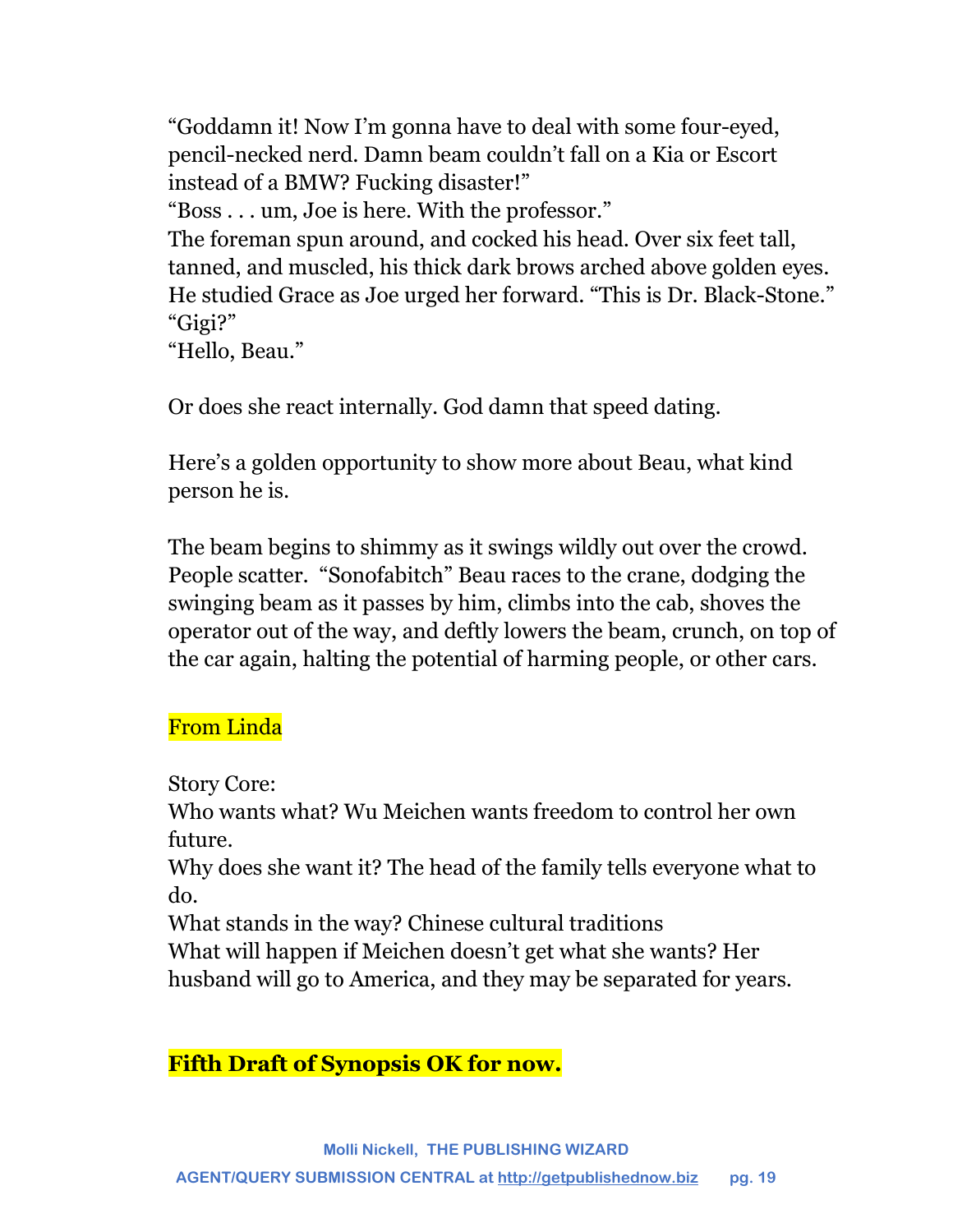First Paragraph: On her wedding day, Wu Meichen becomes a member of the Chao family. They are all strangers, even her husband, Chao Chung. She struggles to win Chung's affection and the approval of his relatives, but she cannot please her hyper-critical mother-inlaw, especially when Meichen fails to conceive a child after a year of marriage.

Second Paragraph: Meichen panics when Chung leaves for America, but he must obey. Her father-in-law sends her to a missionary school which provides mental challenge and safety from her mother-in-law. Li Biyu, a mission teacher, befriends Meichen, but even Biyu can't cure Meichen's impatience. After five years without Chung, Meichen decides to go to America and convinces Biyu to accompany her. Third Paragraph: Outraged by Meichen's disobedience, Eldest Uncle stops her in San Francisco and arranges her return to China. Meichen escapes and boards an east bound train. Eldest Uncle telegraphs an ultimatum: Chung must divorce Meichen, or the family will disown him. Four weeks later, Meichen reaches Chung. He can't bear to end the marriage after her courageous journey. Chung struggles with guilt over his decision. Meichen understands his depression and tolerates his irritability. During an argument, Chung crushes Meichen's heart with a confession that he kept her only for sexual pleasure. Meichen agrees to a divorce so Chung can win forgiveness.

Fourth paragraph: Heartbroken, Meichen joins Biyu, who speaks at churches to raise money for Chinese girls' schools. Meichen discovers her power as a speaker brings in impressive contributions. But an unexpected pregnancy cuts her career short. Biyu insists she return to her husband. When Meichen arrives home, she learns Chung left to remarry in China.

Fifth paragraph: Chung abandons his journey and returns home after he secretly watches Meichen speak. Her ability to inspire the audience amazes him. He admits he loves her. Meichen and Chung remind Eldest Uncle that American immigration policies often change. Chung might be unable to re-enter America if he leaves. This will end financial support for his family. Eldest Uncle desires money more than revenge and restores Chung and Meichen to the family.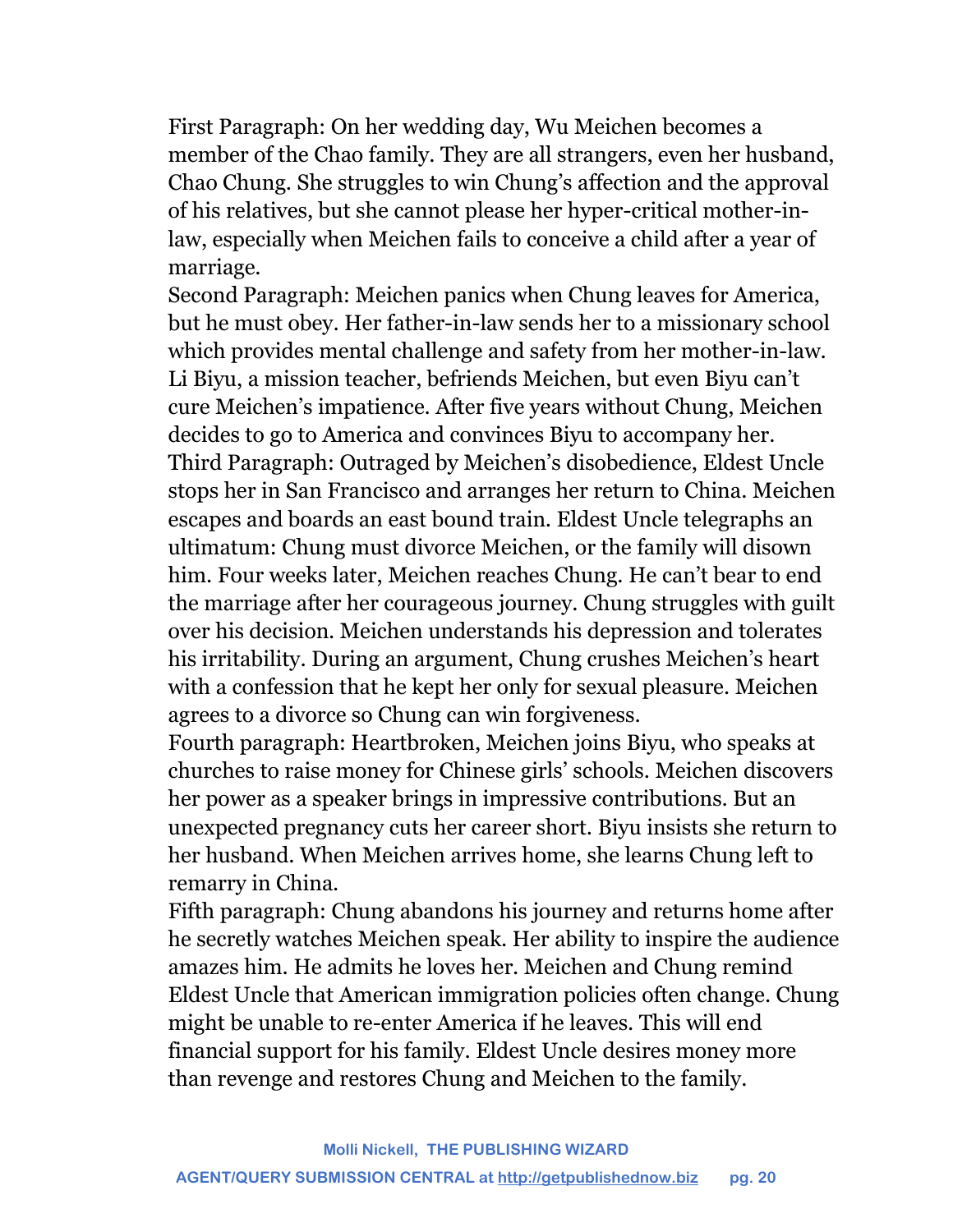## **First pages:** Unbound Woman

Heart pounding, Wu Meichen crouched beneath the stairs that led to the upper story of the house. Outside, fire crackers and gongs silenced the din of neighbors who stood at the Wu's front gate. The bride stealers had come.

Thirteen year old Meichen shrank into the narrow space, concealed by her aunt's broad body. A stern voice spoke in the courtyard. "Bring out the bride."

"No. You can't have her," the neighborhood girls shrilled back. "Don't take my niece away from me." Her uncle blocked the front door.

Meichen heard the girls shriek and laugh, and her uncle's helpless bleats. Feet pounded on wood as the strangers entered the house. One of them shouted instructions as they searched the ground floor, shoving furniture aside. The stairs over Meichen's head shook as one thundered upstairs. Two invaders ordered her aunt to move aside. Meu Yuk wailed, but gave way. Four arms reached into the alcove to seize Meichen. With the game over, she should accompany them without protest, but her feet refused to move. "

The bride stealers led Meichen over the threshold as the crowd laughed and applauded. Mei Yuk smoothed Meichen's red silk tunic and skirt, richly embroidered with gold flowers. Meichen took two steps, then turned to look back at her aunt. Impatient young women surged behind her, pushing her to the courtyard gate where an enclosed sedan chair waited.

Four servants dressed in bright yellow stood ready to lift the chair. The palanquin was painted red, the lucky color, with silk fringe and red streamers along the curved roof. Gold symbols for happiness decorated three side panels, with one left side open. As soon as Meichen sat, her aunt pulled a red silk curtain shut. The bearers picked up the poles and jogged forward followed by Meichen's aunt, uncle, and the "kidnappers", including the groom, Chao Chung. Her hands trembled as she thought of the day, and especially, the night, ahead. A tight, hot ball grew in her stomach and rose to her throat until it hit the barrier of her clenched teeth. She wondered for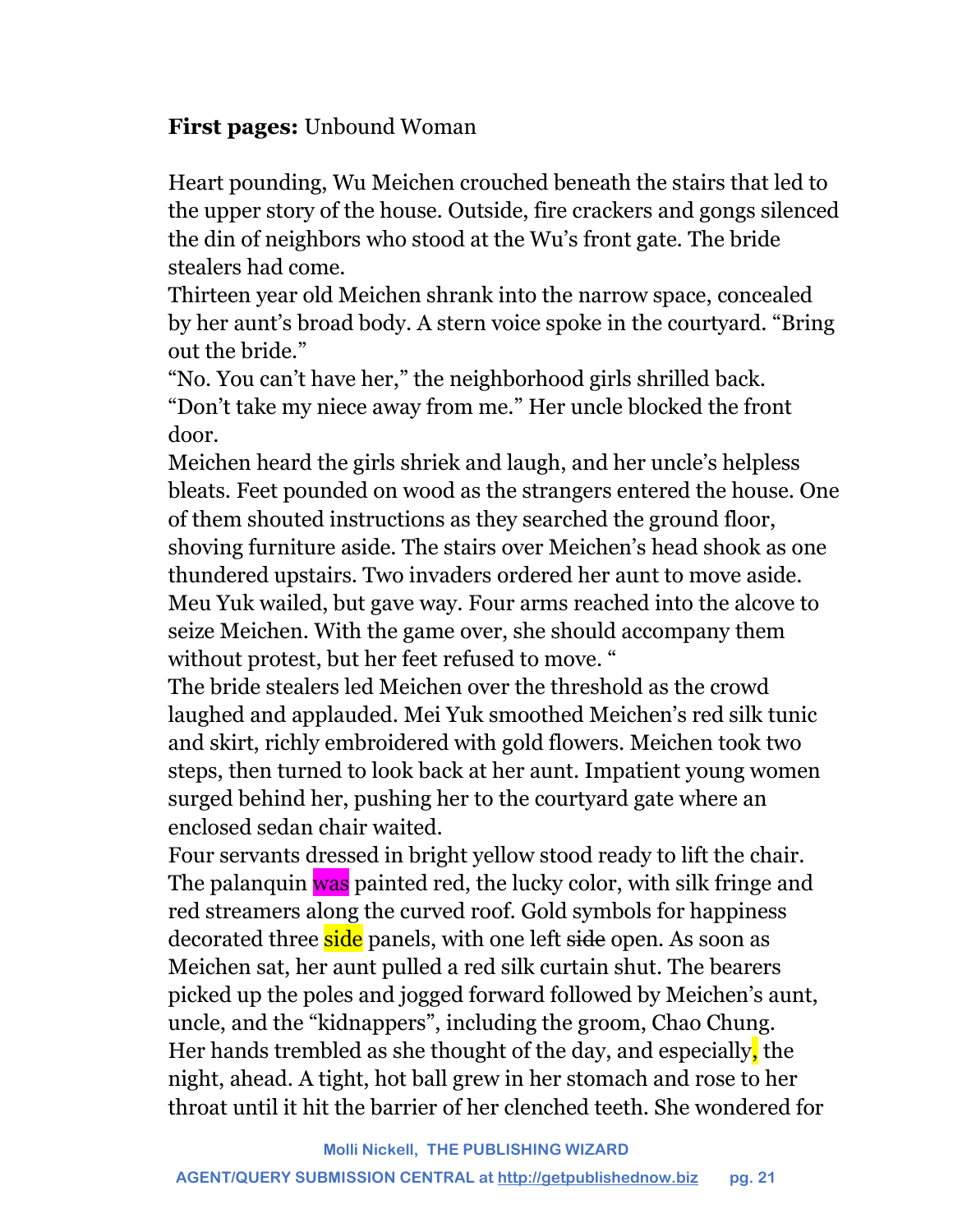the thousandth time why she had been chosen to marry a man so far above her status.

*Elder brother, I know somehow you played a part in this. I wish you were here to help me. You wouldn't have let our aunt get away with her lies. What will I do if my new family learns the truth?* 

She closed her eyes and breathed deeply to ward off tears and nausea. She'd would be disgraced if she left the palanquin with streaked makeup and vomit-stained clothes. Meichen concentrated on the dream in her heart. Her husband would be a kind man who respected her. They might even fall in love if she was very lucky. The gods would bless her with many sons, and her husband's family would hold her in high esteem.

The bridal party passed through the dusty streets of her neighborhood, into the village market where the shoppers made a narrow passageway for the parade, shouting good luck slogans to the bride and groom. The pungent smell of fish and animal manure mingled with the odor of dozens of people who pushed against the palanquin, rocking it like a cradle. With the market behind them, Meichen tipped back into her seat. felt herself tip backward. She could hear the runners panting.  $\frac{1}{2}$  and  $\frac{1}{2}$  heir speed decreased as they started up a hill to the houses where wealthy people lived. At last the journey ended and the bearers stopped inside the walls of the Chao compound. Someone pulled the curtains aside, and she studied her new home.

The Chao family house formed a large square, the doors decorated with red paint, the green roof ornamented with up-tilted eaves, and a . Meichen saw a stone courtyard lined with plants. Sunlight glinted on gold fish that darted in and out of lotus blossoms in a small pond. She'd never imagined she would live in such a place.

She fanned herself as she sat in the palanquin waiting for her groom. "Why is he taking so long?" She spoke softly so only her aunt could hear.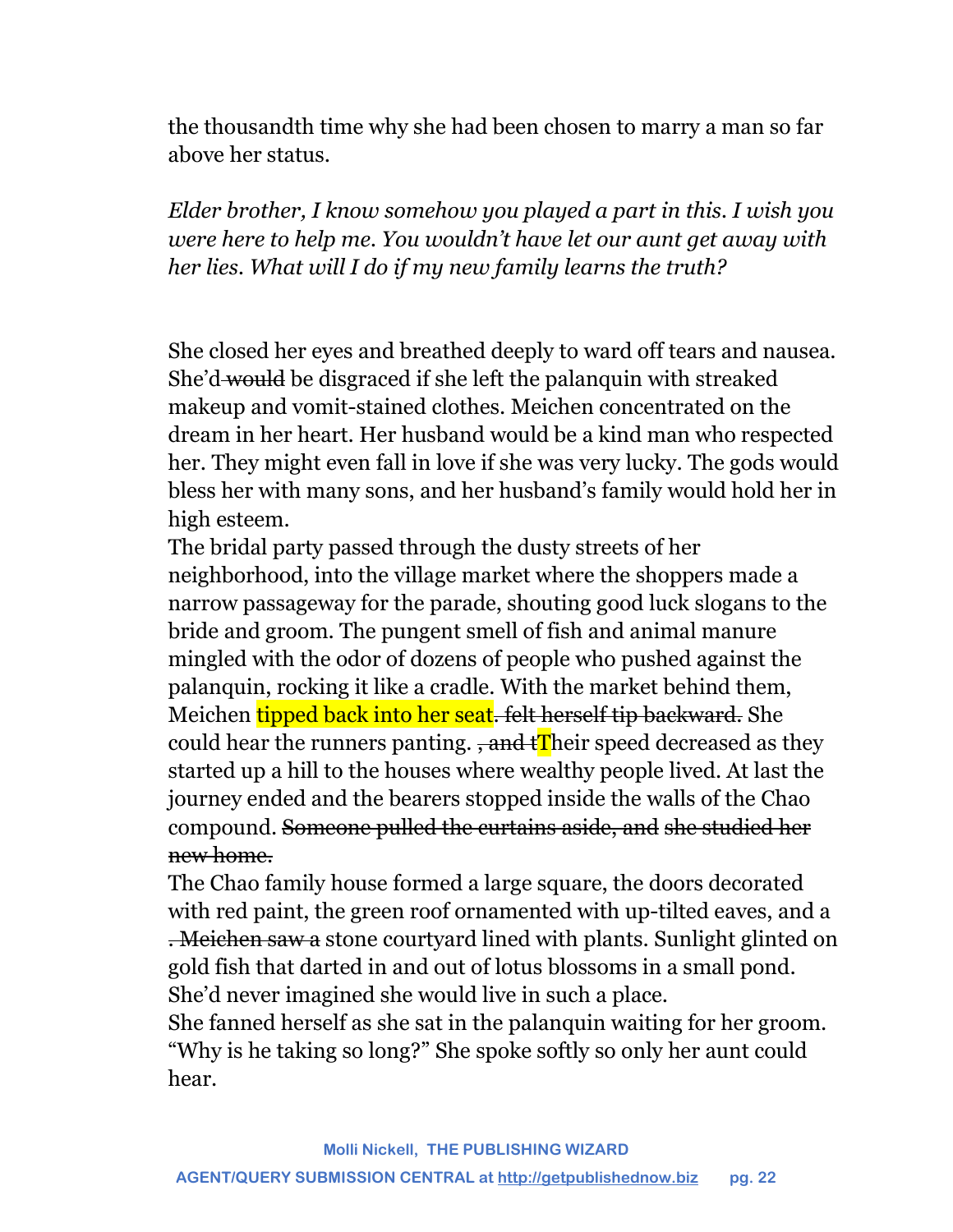"He has to wash-off and put on his wedding clothes." Meu Yuk put her head close to Meichen's ear. "When you step out, keep your feet together with the toes pointed down. That will make them look smaller."

A middle-aged lady left the house and helped Meichen out of the chair. Meichen kept her eyes cast down, as was proper for a modest girl. She paused as her aunt straightened the red veil covering her face. She walked slowly through the courtyard and front door.  $\frac{1}{100}$ front door opened, and she heard the murmuring of her husband's family in the main hall.

She glanced at her groom's parents as long as she dared.

*I'm glad Scholar Chao looks so kind. But Madam Chao is frowning. She doesn't like my wedding clothes. Perhaps she thinks there's too much embroidery on them. She thinks I'm vain. Oh, no, she's looking at my feet. Surely her husband told her they were not bound.*

Question: How do you plan to show her thoughts? Chao Chung, dressed in an elegant blue robe, stepped forward and pushed aside the veil that concealed his bride's face. They studied each other discreetly.

barely had time to taste the dishes as she circled the room serving tea to all the ladies. Her hands trembled under the stern scrutiny of her mother-in-law. Across the room, the men downed wine and more potent beverages. Chung's formal stiffness gave way to laughter as the men gave him advice. The women tittered behind their fans as they guessed what the men were saying.

She followed Chao Chung to the family altar. Together they chanted a blessing to the sky and earth, then bowed before the altar dedicated to the Chao ancestors and the kitchen god who kept watch over the family. Meichen filled delicate cups with steaming tea which she served to Scholar and Madam Chao and her aunt and uncle. She and Chung faced each other and bowed. With the wedding rituals concluded, she became Chao Chung's wife.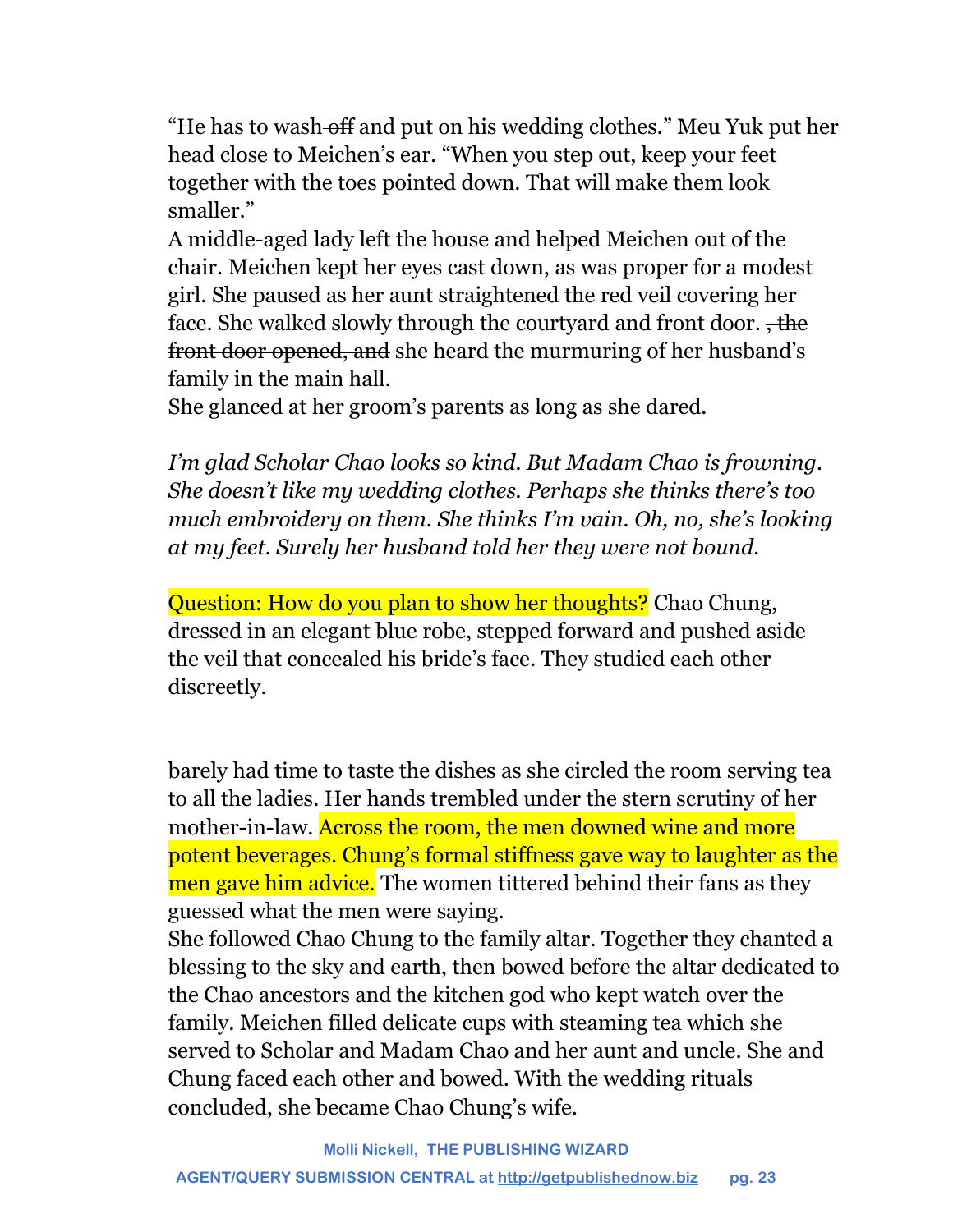That evening there was a great banquet with nine courses, many of them made with expensive delicacies believed to promote happiness, *I never expected this. He's tall and well-shaped. Nothing like his father with shoulders hunched from studying books.* wealth, and fertility. Meichen gazed with longing at the suckling pig, shark fin soup, sea bass, and whole, crackling fried chicken. She Meichen's face burned at the women's' whispered jests, humiliated to be the focus of all the ribald comments. Her aunt's description of marital intimacy had done nothing to reassure her. The , and all the teasing spurred her conviction that she faced a night of horror. Scholar Cho called the newlyweds to his side. The guests called out toasts to wish the couple long lives and many sons.

Sooner than Meichen wished, Chung led her to his chamber, followed by a few persistent guests, most of them rowdy young men. Chung's parents had purchased a new bed for the bride and groom. Enclosed on three sides, the open panel faced the room, framed with red curtains that could be shut. Brightly painted flowers meandered up its wooden walls. Meichen stopped, overcome with the magnificence of her nuptial bed. Chung gently took her arm and pulled her down beside him. They sat together on the open side as people passed by and offered advice to the couple.

One young man stopped in front of them, rocking perilously as he balanced himself. He exhaled whiskey fumes as he leaned close to the groom. "Chao Chung, I hope you didn't drink too much tonight. You don't want your jade stalk to wilt."

#### Next 10 pages

Chung laughed, and looked at Meichen who lowered her head, puzzled.

*What does that mean? I know the stalk is a man part. But can it really wilt like a dead flower?*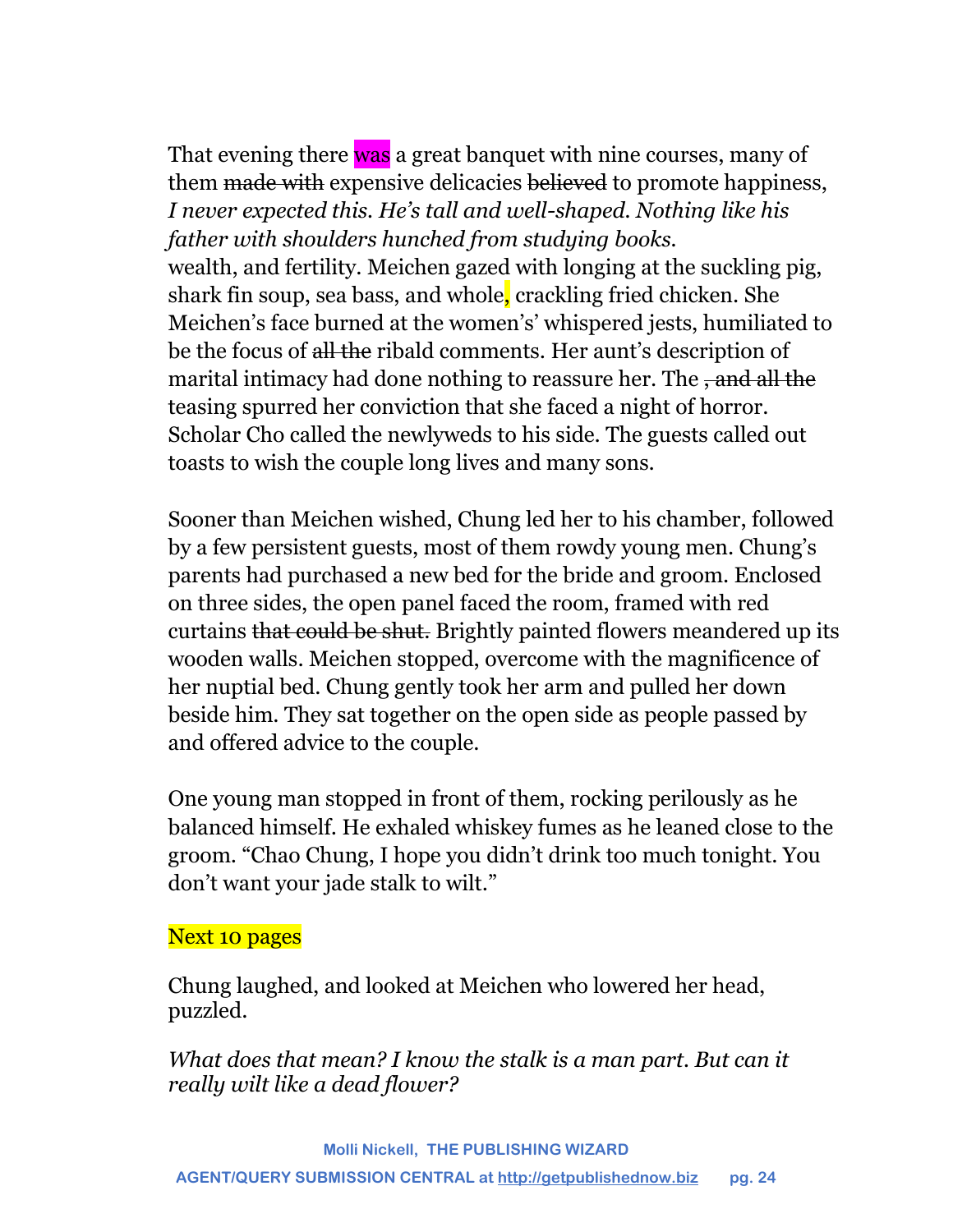At last the guests left and Chung and Meichen were left alone. He turned his back to allow her privacy to undress. As her aunt had advised, Meichen shed her clothes quickly and slid beneath the covers. Chung adjusted the lamp until it barely glowed. She looked away as his silk robe dropped to the floor. The bed dipped as he settled next to her.

Meichen longed to scoot further away. But she could not shirk her duty. A wife must receive her husband's seed and produce a son. If only there was a less disgusting way to do it.

Meichen shivered as Chung put his hands on the sides of her face and turned her head toward him. She couldn't avoid his eyes as he observed every detail of her face.

"Ling Mo never told me he had such a beautiful sister." He ran his finger along her cheek bone. "I wonder what you look like with all that paint off your face."

"I'll take it off."

"No, let me." Chung took the cloth and water the servants had left and gently washed the powder and rouge away. "That's better. Whoever did your makeup has a heavy hand."

"My aunt put it on. I'm sorry my face displeased you."

"I didn't say it displeased me. But I like you better like this."

He put his mouth against her neck. "Your perfume is sweet and light. At least in that, your aunt chose well."

Meichen recalled her apprehension when her aunt had dabbed perfume between her breasts and thighs. Would he sniff those places, too?

She held her breath as his hand slipped beneath the covers. His fingers stroked her shoulders, slid down her arms, passed her hips,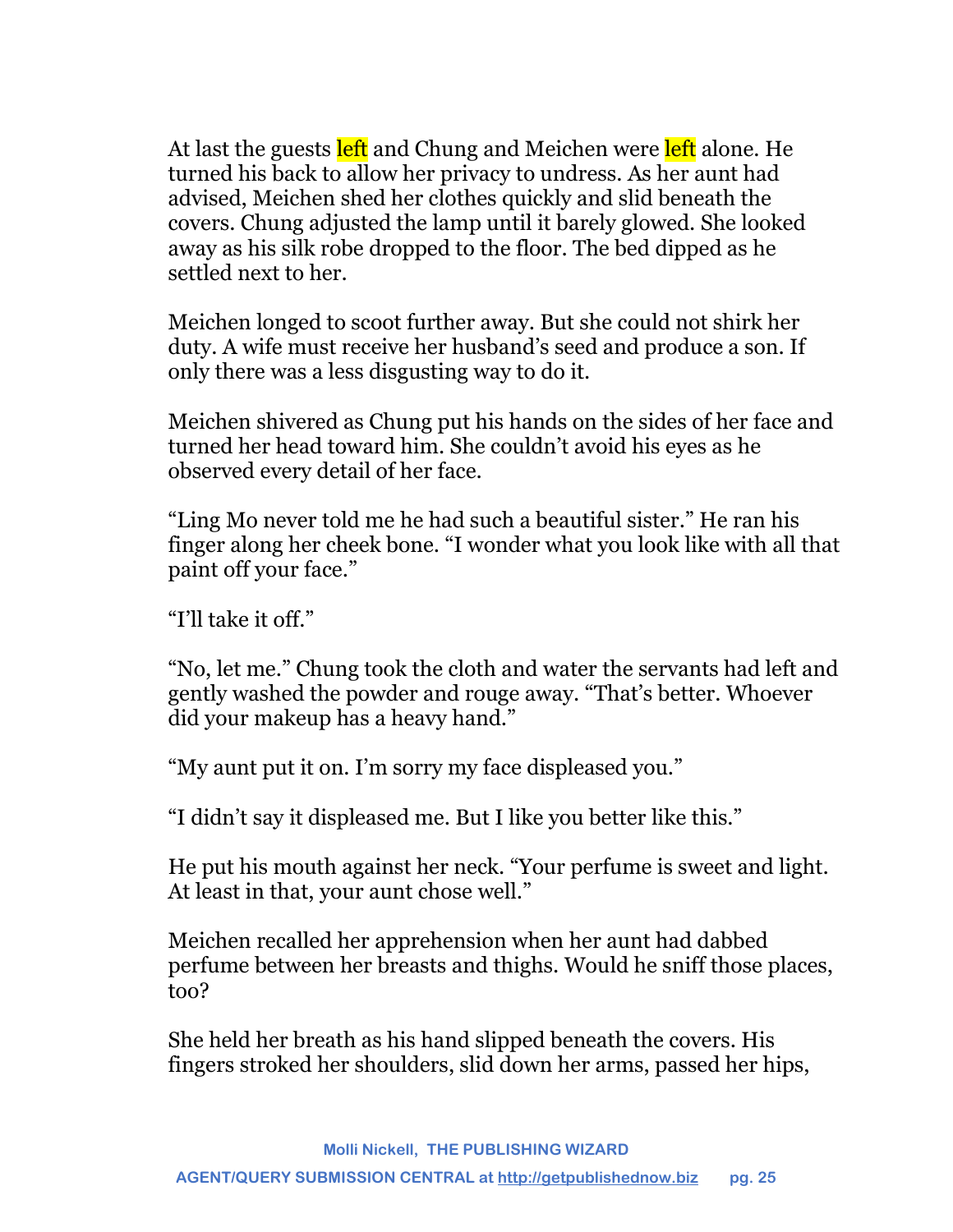and settled on her thighs. Meichen's whole body tensed as his hands reversed the motions.

Chung sat up and balanced on his knees, pushed the quilt off her feet, and massaged her slender ankles. He placed one foot on his hand and stroked the arch with a light touch.

The Matchmaker was right. My large feet don't disgust him.

Chung's hand moved back up her leg, and he looked her directly in the eyes. She tried to match his gaze but found it difficult. She had been taught to keep her eyes lowered in the presence of a man. The glow in his eyes made her nervous.

What does he want? Am I supposed to do something? Aunt Meu Yuk said to lie still, even when it hurt, and let him put his hands – and that other part – wherever he pleased.

As he pulled her close to him, Chung's hand brushed over the small buds on her chest. He grunted as he fondled both breasts, and then his hand slid between her thighs.

"What are you doing?" Meichen squeaked. Despite her aunt's instructions, the intimate invasion startled her.

"I'm making sure you're a girl, since your chest is as flat as mine."

Meichen cowered in the bed as Chung rose and put on his night robe.

"How old are you, Ling Mo's sister? You can't be sixteen."

Panic gripped her. She recalled her aunt's final command. "Remember, you are sixteen." Her mind went blank as she shriveled under his harsh gaze.

"Answer me!" He kept his voice low but stern.

*What should I say? What will he do if I lie to him? Oh, Aunt, why did you get me in this mess?*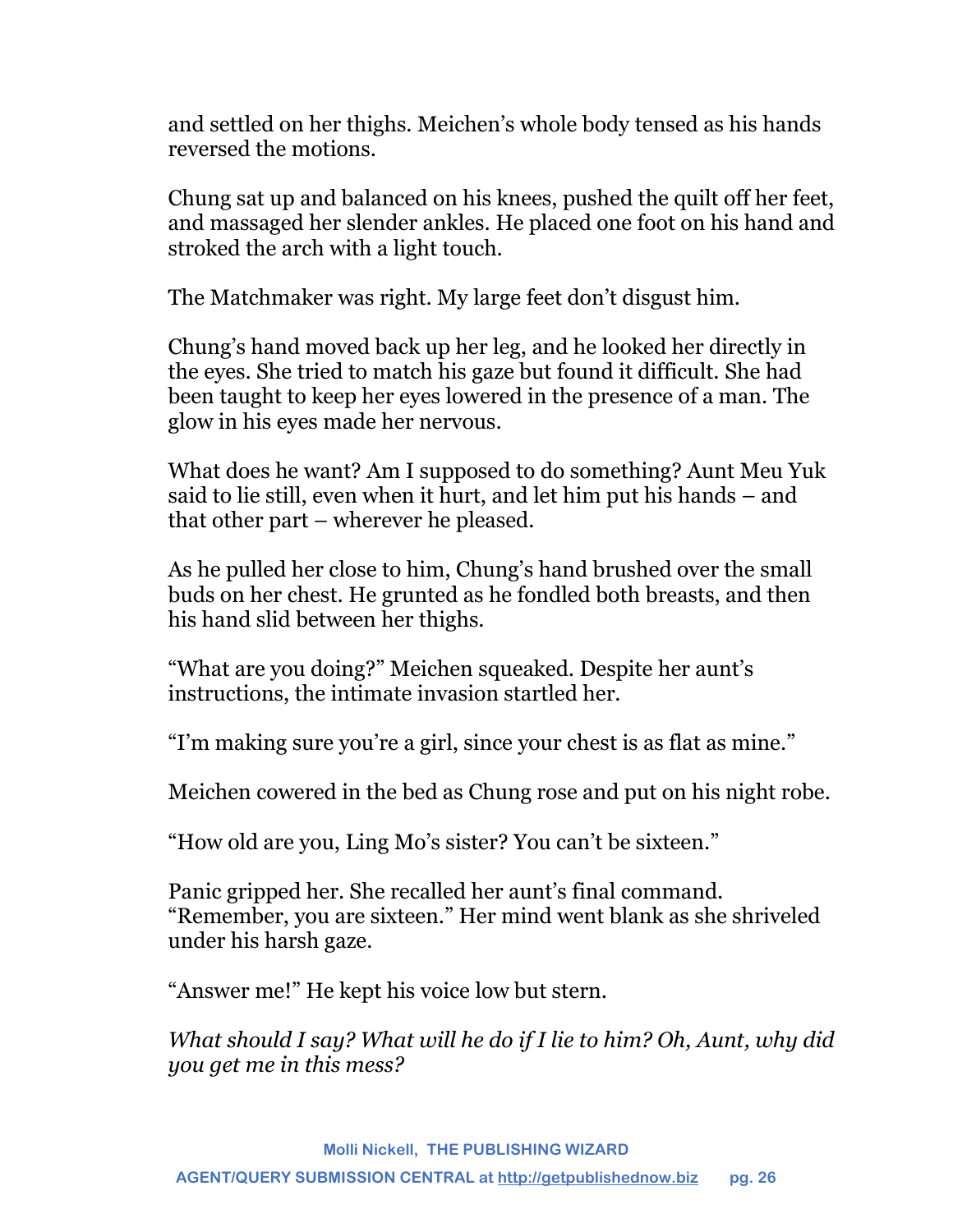She should deny his charge, but she couldn't speak. Her insides shook like congealed pork jelly.

"I'm waiting." Chung folded his arms across his chest. "I'll be fourteen this New Year." Meichen's voice quivered

"Do you even have your monthly times?"

"Yes, since last year." Her cheeks burned.

"Why did your uncle allow you to marry so young? And why did he lie about your age?"

Meichen spoke in breathy gasps, her words slurred together. "My aunt wanted the marriage because your family is rich. She gave the matchmaker and the fortune teller the wrong birth date." Tears streaked Meichen's cheeks. "Please don't tell your honorable parents about it. If they send me back home, my aunt will sell me to a pleasure house."

Chung struck his forehead with his hand. "I told my father he needs Western spectacles. He saw you when he visited your uncle's house and never noticed you were still a child."

Meichen bristled. "I'm not a child. I can do what's required of me. And you're only twenty. That's not so much older than I am."

Chung glared at her. "But you don't understand. Your brother is my friend. What will he think when he finds out I've taken his thirteen year old sister into my bed? I can't do it."

Meichen rose to her knees. "Do you think Ling Mo would want me to be a prostitute? If you send me away, no one will believe I'm still virgin. I'll have nowhere to go except the brothel. And the owner will put me with men no matter how young I am."

"I must wake my father and ask him what to do." Chung left the bed, headed toward the door with Meichen close behind.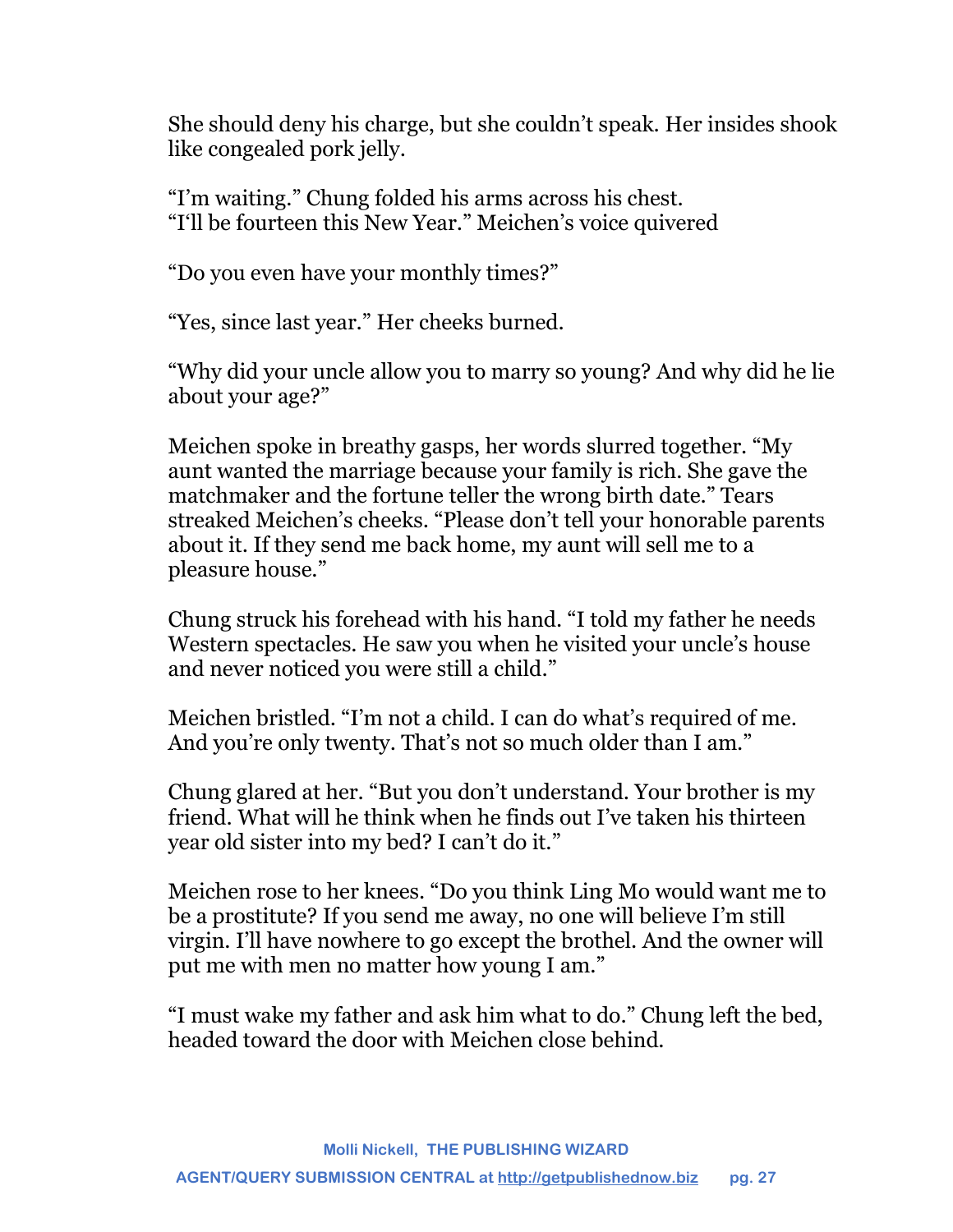'"No, please!" She grabbed his arm as he turned the knob. "I'll be disgraced, and so will my family."

His eyes flashed as he pulled his arm loose. "And don't you think people will laugh at my family when they learn how your aunt tricked my parents?"

"That's why we must keep this between ourselves."

Chung shut the door and turned to face her. "But you can't be my wife. I'm not some jaded Mandarin who seduces young girls."

"In two and a half years I'll be sixteen. That's not so long."

"Maybe not for you. I didn't plan to be celibate for the next two years." Chung paced the room. He saw her robe on a chair and tossed it to her. "Cover yourself."

Meichen looked down and gasped. She'd forgotten she was naked. She turned her back to him and donned the robe.

Chung settled in a chair, occupied with his own thoughts. Meichen perched on the edge of the bed waiting for him to speak. Or move. Or go to bed. Or do something. Her stomach contracted and acid rose in her throat. She feared she might be sick in front of him.

He leaned forward, his hands propped on his thighs. "My father said I acted without thought when I gave Ling Mo money to go overseas.

You needed him to protect you from your aunt. Now it's my duty to take responsibility for you."

"You had to marry me as a punishment?" Meichen's eyes widened in horror.

"My father insisted on it. When he visited your uncle to tell him where Ling Mo had gone, he saw your aunt slap you."

"Then you didn't want me because of my feet?" Meichen asked, as her spirit sank even lower.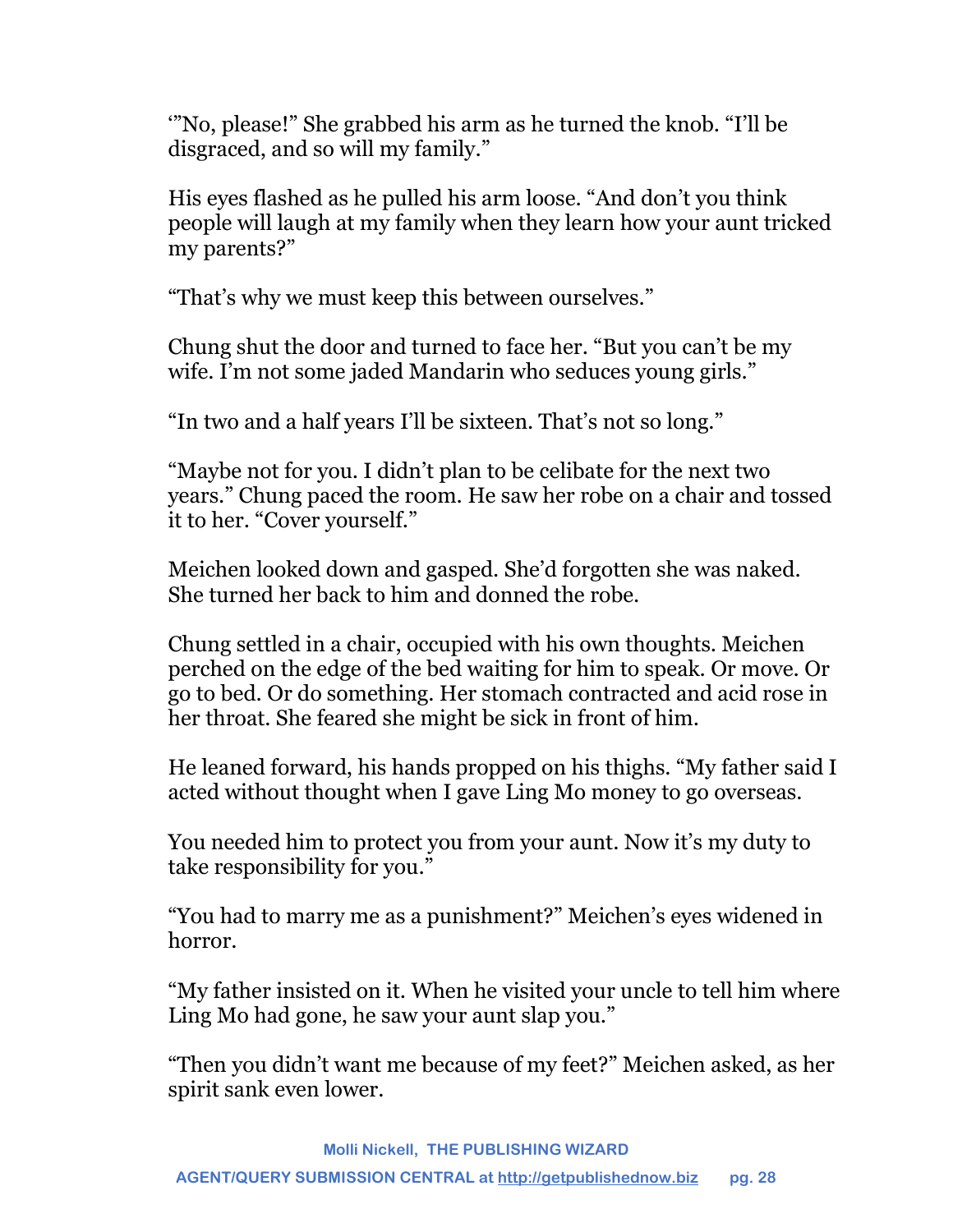"Your feet?" Chung's brow wrinkled.

"The matchmaker told my aunt bound feet repelled you. That's why your father chose me for your wife."

"Oh, that's true," he said. "I think the custom is ridiculous and cruel. How can China become a modern country if half its citizens are illiterate and crippled?"

"Chao Chung, I think my brother will understand about our marriage if you write him and explain what my aunt did. He knows how she is."

"Even if he understands and gives us his blessing, I still can't have relations with you. It goes against everything I believe in." He glared at her.

Chung groaned. "And I'll get very frustrated. I think I'll buy you a long nightgown like the missionary ladies wear. It comes up to the top of your neck and covers your arms, and it's white. That should be ugly enough to cool my desire."

"I don't think I'd be comfortable in that." Meichen pursed her lips.

"And I won't be comfortable if you don't wear it," he said.

Chung returned to bed, clutching his robe closed. They lay side by side, neither of them speaking. Chung's stiff body radiated anger, and Meichen thought it best to let him wrestle with his own thoughts. Eventually, though, curiosity overcame caution.

"Husband, how do you know what Western ladies wear in their beds?"

"Oh ho, it seems I have a jealous wife." He chuckled. "If you must know, I saw them in an English shop in Canton. My professor had to tell me what they were. I thought they were burial shrouds."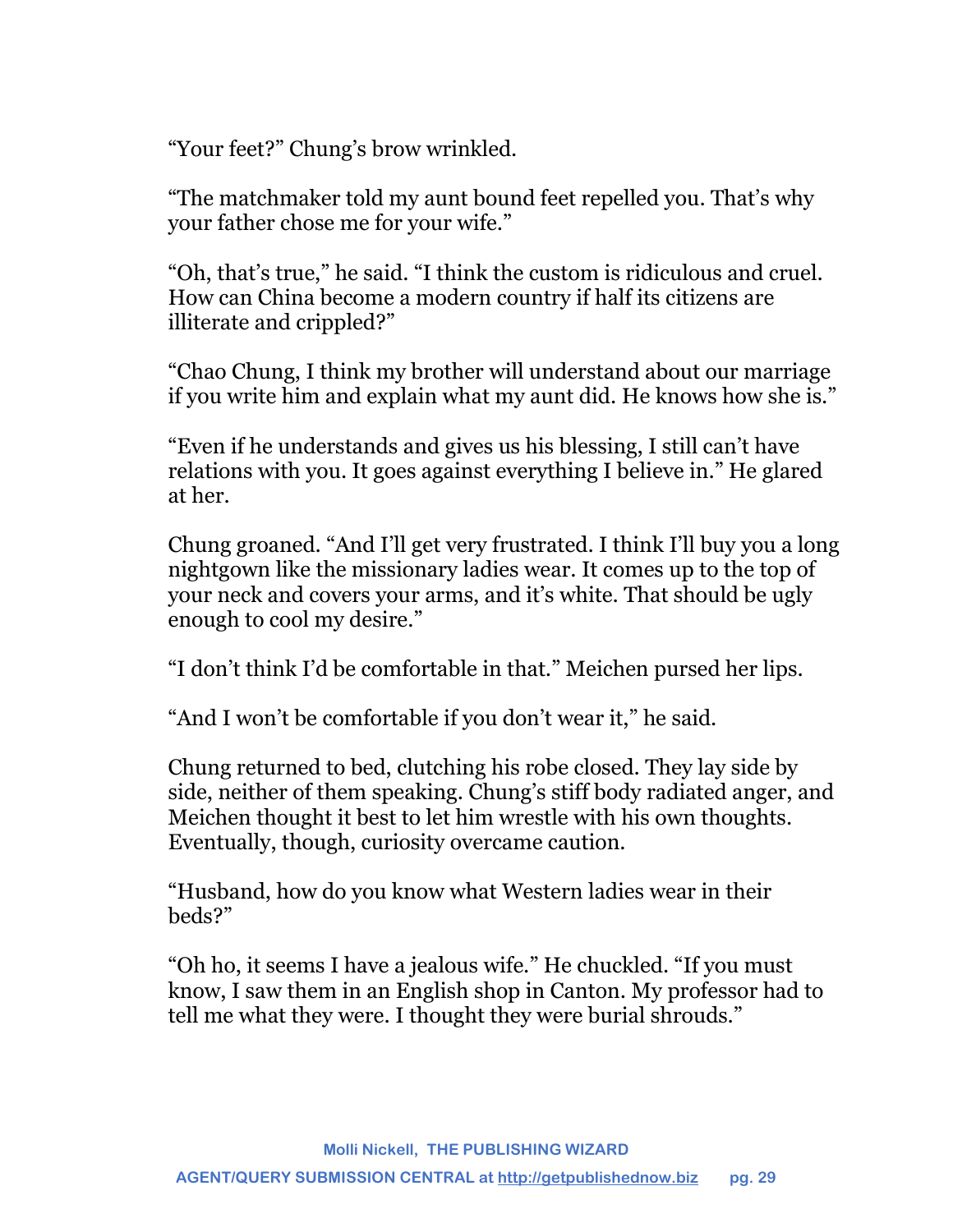The uncomfortable silence resumed until Meichen spoke again, her voice meek. "Do you think we'll have a bad marriage because my aunt lied about my birthdate?"

Chung sat up, resting one elbow on the bed to support his weight as he looked at her. "One thing we must have straight between us. I don't believe in all those old superstitions. I went through the wedding traditions to please my parents, but I don't think there are evil spirits, so I'm not afraid of them. Neither your birth date nor mine has anything to do with our future. It's the evil action of your aunt that's caused a problem."

His frown disappeared as Meichen sighed, weighed down with despair. He reached over and stroked her hair. "Now go to sleep. We must rise before dawn to visit my ancestors' tomb."

"Husband," she whispered, "Thank you for keeping my secret."

He turned on his side with his back toward her. "Let's just hope no one else finds out."

## **Chapter 2**

"To move a tree might kill it; to move people may give them new life." Chinese Proverb

Chung woke Meichen before sunrise when his head pressed against her shoulder. They had fallen asleep with a proper distance between them, but sometime in the night Chung's body had rolled against hers.

She lifted her hand to touch him*. Why do I have such improper thoughts? But are they improper? He is my husband.* 

A voice called them from the courtyard. "Master, Missy, are you awake? The sun is almost up."

Chung groaned and pressed his arm over his eyes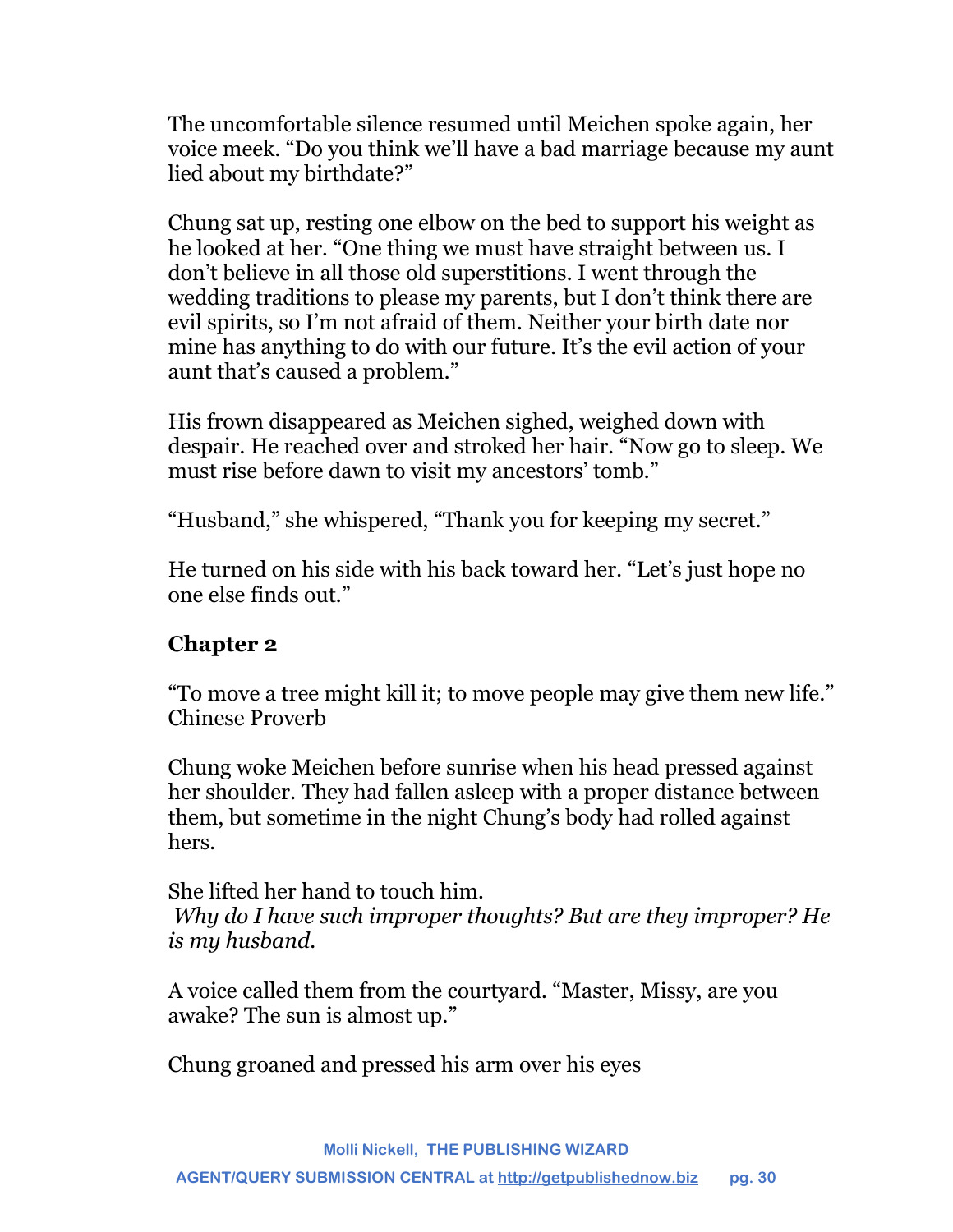"Please wait." Meichen jerked the covers up to her neck. She rolled to her side, brushing her hair over her face. "I don't want her to see me without makeup," she whispered.

The maid scratched the door again. "I brought tea."

"Leave it," Chung snapped. He stirred beside Meichen and yawned. He realized his body pressed against his young wife and he jerked away. His robe, which had come untied, fell open. Meichen averted her eyes, but couldn't resist sneaking a glance.

His brown-gold chest, devoid of hair, was not muscular, but neither was it too thin. As he straightened his robe, she barely caught sight of his lower body. Supple as a cat, he sprang from the bed. His hair hung to the mid-point of his back, no longer in a tight braid. The front of his head had been neatly shaved when he prepared for the wedding. As Chung opened the door to bring the tea tray inside, he heard the maid laugh with another servant as they whispered about the newlyweds still making the "Clouds and Rain."

He slammed the door, his lips pressed together. Meichen stared at him, alarmed, but he smiled at her. She was glad she wasn't the object of his ire.

He poured tea for both of them. Meichen sat up in the bed with the quilt pressed across her naked chest as she held the cup with one hand.

"Will you need the maid to help you dress?" he asked as he turned his back to her and reached for clean clothes draped over a stool.

Meichen's gaze fastened on his buttocks as he stepped into

*My husband is a well formed man. She reflected on her good luck to have such a husband.* 

He turned to look at her as he buttoned his jacket. "Meichen," he said again, his voice sharper. "Do you need the maid to help you dress?"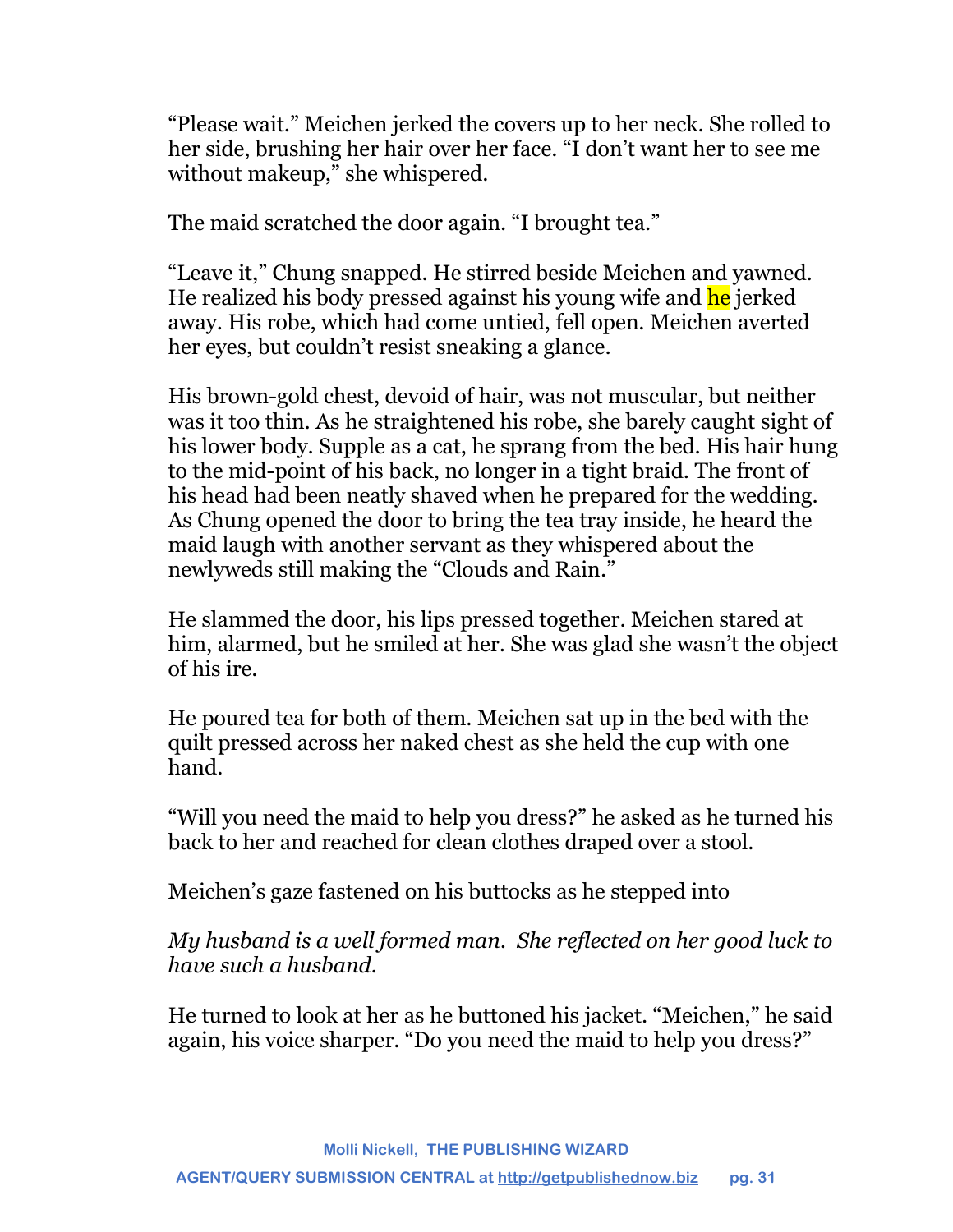She shook her head as his words registered. "I can dress myself, but I don't know how to make up my face."

"I'll be back shortly," he said as he opened the door. "Then I'll see what I can do."

"Do you know how to paint a lady's face?" Meichen asked.

"I haven't tried that," he admitted, "but I'm very good with the calligraphy brush. I have a steady hand, at least."

He left, and Meichen rushed to relieve herself and wash. It occurred to her that her husband might have gone off to the privy to give her privacy, and she thanked the gods for his thoughtfulness. There was no need to decide what she would wear. Her aunt had picked a long peacock blue silk jacket and skirt for this special day – the first day she would spend with her new family.

Meichen opened the makeup case her aunt had sent with her bride clothes. She tried to match the different sized brushes with pots of creams and powders. The rice powder settled in an even layer, but her shaking hands produced crooked lines on her brows and lips. She wiped off the paint in despair, and resigned herself to wait for Chung.

He returned with fruit and more tea. "I thought you might be hungry." He frowned as he looked at her. "Oh, Meichen, you've made a mess of your tunic."

She looked down and saw the fine silk speckled with white powder. Her eyes widened in alarm. "What will your honorable mother think of me?"

"Take it off," Chung said.

Meichen complied, but crossed her arms over her diminutive breasts.

Chung searched through a lacquered box and retrieved a horsehair brush. "I bought this in Canton to keep lint off my Western suits," he explained as he stroked the bright silk gently until the powder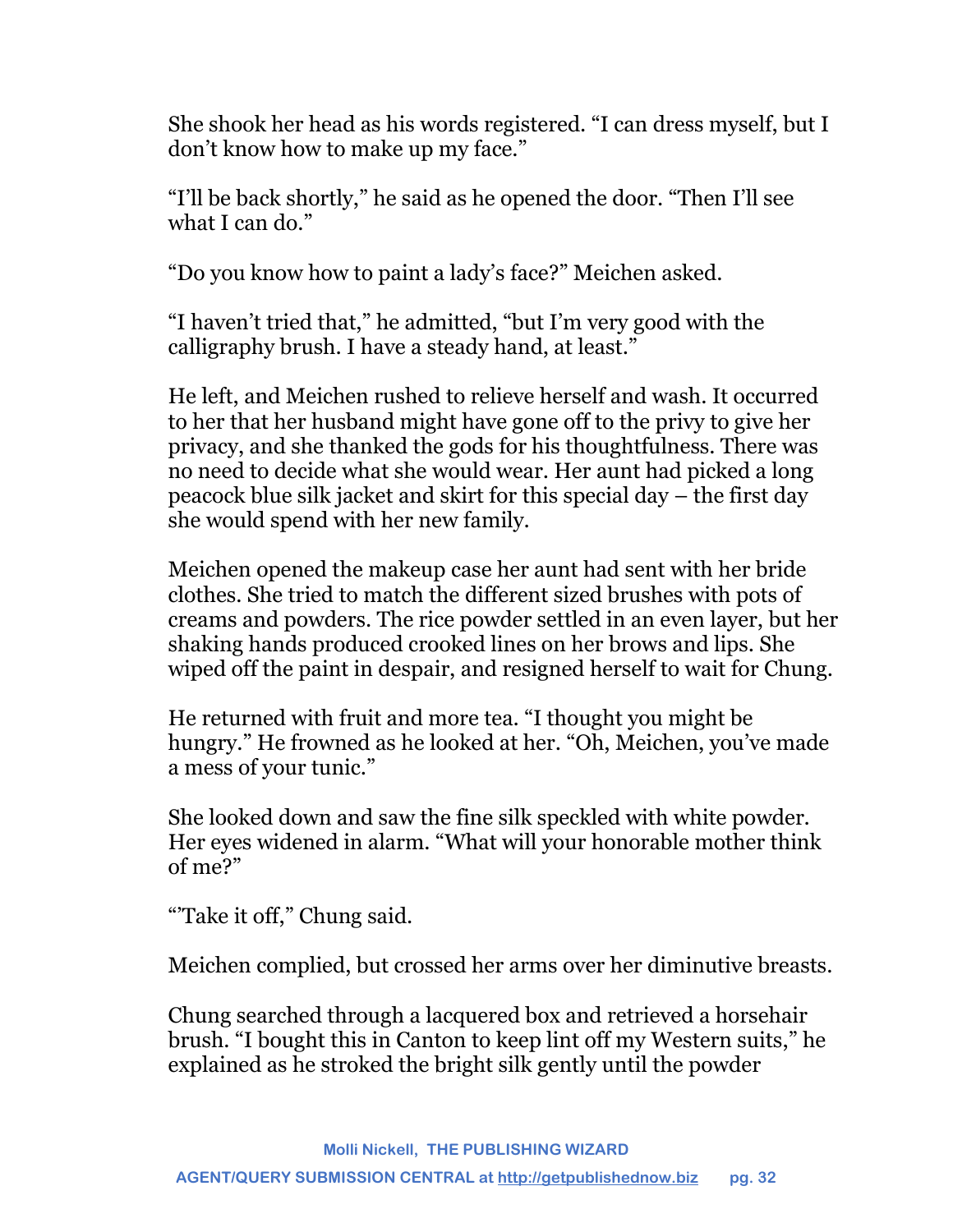disappeared. He threw the tunic on the bed and turned back to Meichen.

"I think it works best if you paint and powder before you put on your tunic."

"Oh." Meichen now remembered her aunt had applied the makeup first.

Chung tilted her face up. He studied the almond shaped eyes and delicate cheek bones, considering her face as he would a canvas. With her chin cupped firmly in his left hand, he dipped a brush in a pot and made two graceful arches of her eyebrows. He stroked pale pink in the hollow of her cheekbones, and a dark red over her full lips which opened as the brush caressed them.

Meichen glanced in the small mirror and laughed in delight. "It's beautiful. You truly are an artist, Husband. Now how do I dress my hair?" She struggled to twist the long locks into a proper bun, but they escaped before she could pin them in place.

Chung smoothed her hair with his fingers. "I like it this way. It's a shame to hide it in a bun."

"But I can't go out like that. It's not proper for a married woman".

Chung twisted her hair into a neat bun and struggled to pin it securely in place. "You need a maid of your own. But not that one outside. She's nosy and gossips too much." He frowned as he thought. "We need a young girl, loyal to you, who won't carry tales to my mother."

"Will your mother agree to give me my own maid?"

"Don't worry about that. I'll find a way." He examined her with a critical eye and nodded. "Now you look like a proper matron. We must go. The sun is rising."

Questions/comments? YA also. Submit third chapter. Category called New adult 16 to 20…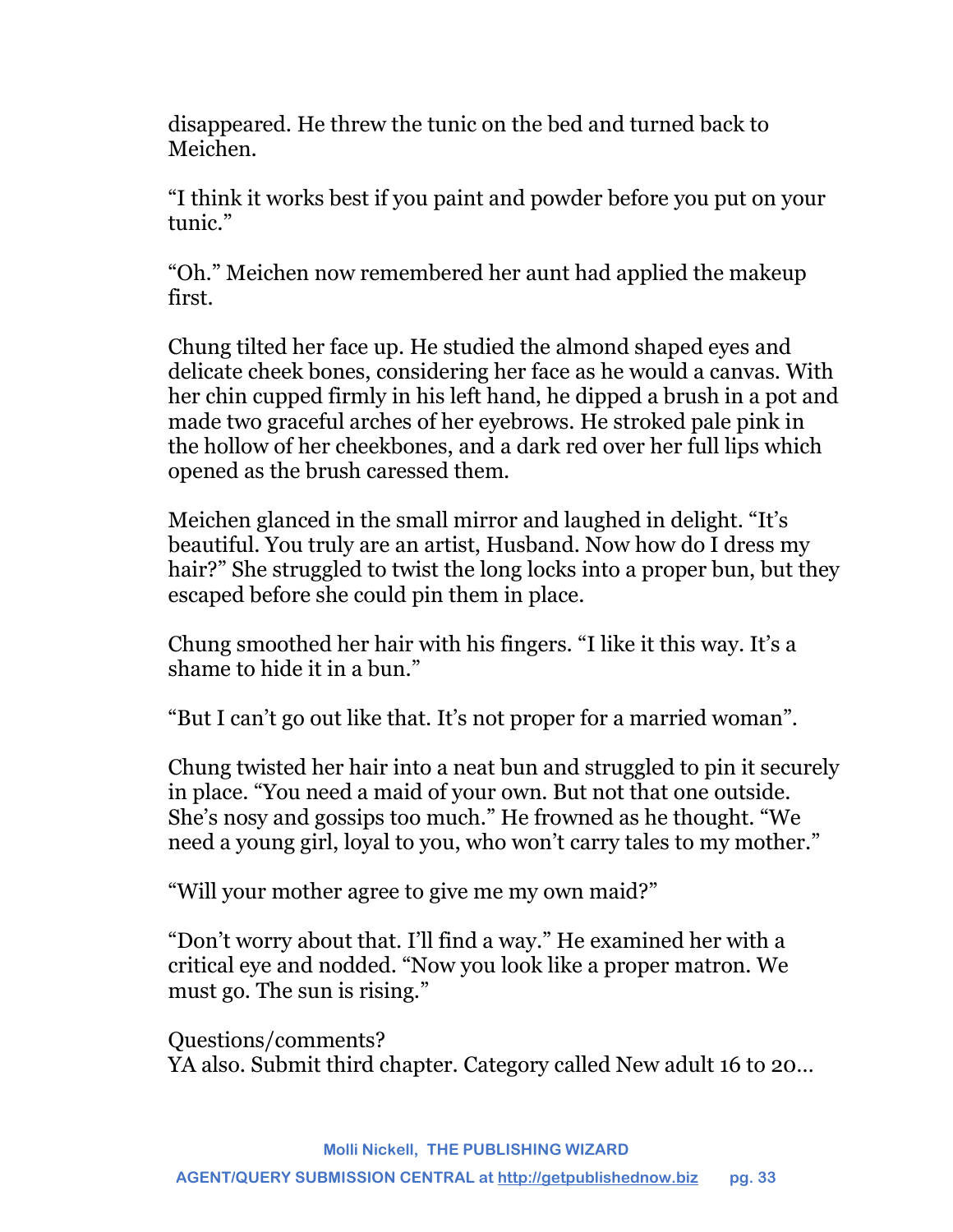Homework. Research agents from those two conferences in my newsletter. There will be a third one this week. Write down their submission requirements. At least 12. Report back here. Agentquery.com querytracker.com reliable sources.

. . . . . . . . . . . . . . .

**NEXT WEEK,** we'll all make comments via Facebook: No live, on–line class on December 23. Revised works are to be submitted to our facebook page where I'll make comments, along with other Submission Central members.

If you want a jump on self-editing tips and first page revision, both are covered in these tutorials available at [MolliMart:](http://www.getpublishednow.biz/mollimart.html)

To those of you in our "audience," thank you for joining us.

Give yourself the gift that will keep on giving throughout your writing life. Understanding how to submit your work to agents (and publishers) can help you create a submission package that proves you are the real deal: a skilled writer with a saleable manuscript. When you join Agent/Query Submission Central

(Back by popular demand, Query Bootcamps are coming next year. This intensive 30-day, four (4) workshop program help writers craft effective query letters to serve as the foundations of their submission packages. The program also can be customized for writers' groups to participate together.)

Would you benefit from receive weekly evaluations of your submission documents in our Friday workshop? Or access to Q & A, and discussions between Submission Central members on our private Facebook group?

These benefits (and others) will help you learn what you need to know in order to land an agent who will help you navigate the publishing maze. Join